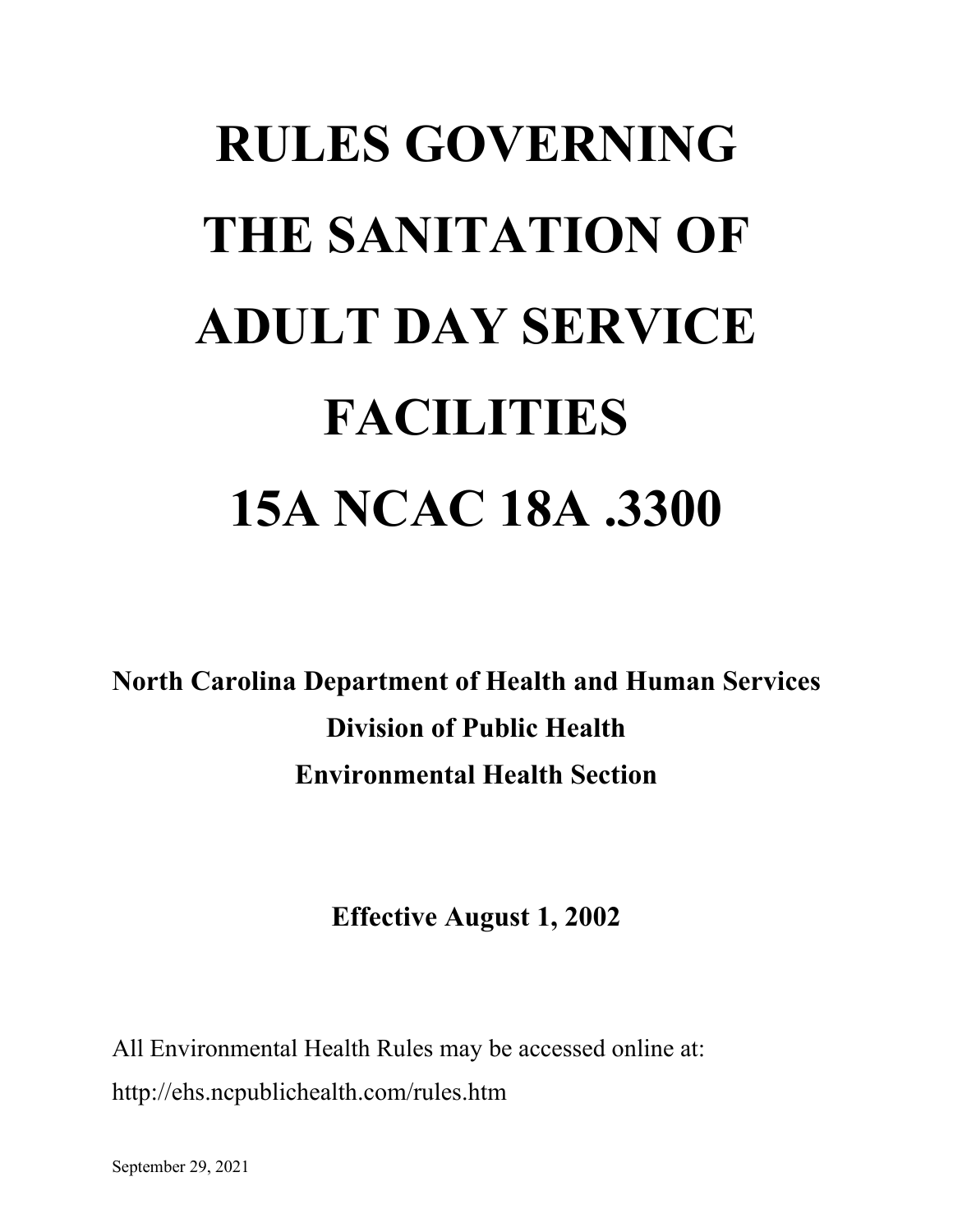# **SECTION .3300 – ADULT DAY SERVICE FACILITIES**

#### **15A NCAC 18A .3301 DEFINITIONS**

The following definitions shall apply throughout this Section:

- (1) "Adequate" means determined by the Department to be of sufficient size, volume, or technical specifications, to effectively accommodate and support the planned, current, or projected workloads for a specified operational area.
- (2) "Adult Day Service Facility" means an establishment which provides an organized program of services including a meal, for adults during the day in a community group setting and for which a license or certificate for payment is required from the Department of Health and Human Services. It includes adult day care services, adult day health services, psychosocial rehabilitation programs and other day programs which do not provide overnight accommodations.
- (3) "Approved" means procedures and domestic or commercial equipment determined by the Department to be in compliance with this Section. Commercial Kitchen equipment shall be approved in accordance with "ANSI/NSF Standard 2 Food Equipment", "NSF Standard 3 Commercial Spray-Type Dishwashing Machines", or "ANSI/NSF Standard 7 Commercial Refrigerators and Storage Freezers" which are incorporated by reference including any subsequent amendments or additions. This material is available for inspection at the Department of Environment and Natural Resources, Division of Environmental Health, 2728 Capital Boulevard, Raleigh, NC. Copies may be obtained from NSF International, 3475 Plymouth Road, PO Box 130140, Ann Arbor, Michigan 48113-0140 or on the World Wide Web at www.nsf.org at a cost of sixty dollars (\$60.00) for ANSI/NSF Standard 2 and ninety-five dollars (\$95.00) for NSF Standard 3 or ANSI/NSF Standard 7.
- (4) "Communicable Condition" means the state of being infected with a communicable agent but without symptoms.
- (5) "Communicable Disease" means any disease that can be transmitted from one person to another directly, by contact with excrement, other body fluids, or discharges from the body; or indirectly, via substances or inanimate objects, such as contaminated food, drinking glasses, toys or water; or via vectors, such as flies, mosquitoes, ticks, or other insects.
- (6) "Department" or "DENR" means the North Carolina Department of Environment and Natural Resources. The term also means the authorized representative of the Department.
- (7) "Eating and Cooking Utensils" means and includes any kitchenware, tableware, glassware, cutlery, utensils, containers, or other equipment with which food or drink comes in contact during storage, preparation, or serving.
- (8) "Environmental Health Specialist" means a person authorized to represent the Department.
- (9) "Food" means any raw, cooked, or processed edible substance, ice, beverage, or ingredient used or intended for use or for sale in whole or in part for human consumption.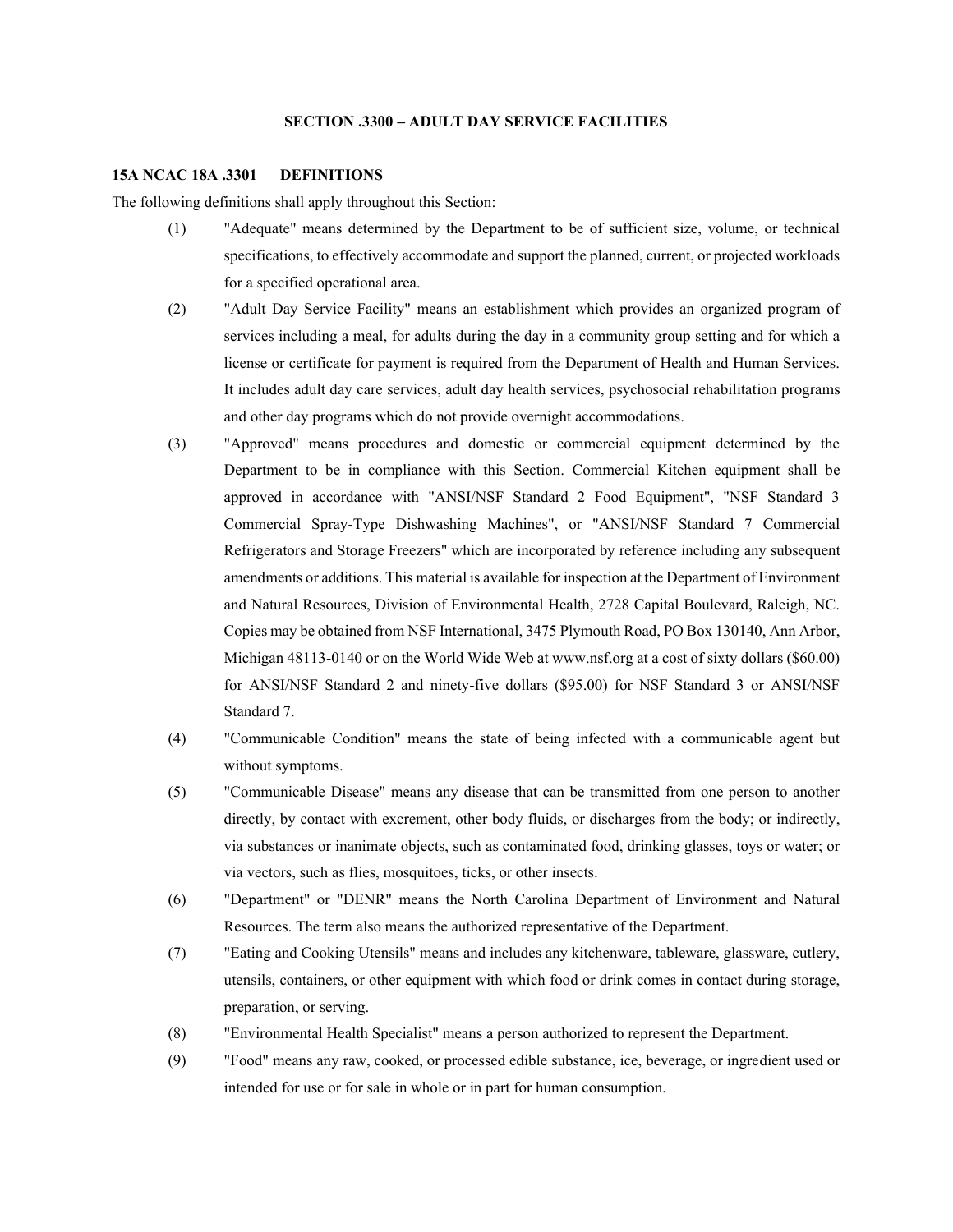- (10) "Frying" means to cook over direct heat in hot oil or fat.
- (11) "Hermetically Sealed" means a container designed and intended to be secure against the entry of microorganisms and to maintain the commercial sterility of its contents after processing.
- (12) "Hygroscopic Food" means food which readily takes up and retains moisture, such as bean sprouts.
- (13) "Impervious" means that which will not allow entrance or passage, such as an airtight plastic container that will not allow the entrance of moisture or vermin.
- (14) "Multi-Service Articles" means tableware, including flatware and holloware which are designed, fabricated, and intended by the manufacturer to be washed, rinsed, sanitized, and re-used.
- (15) "Multi-Use Articles" means bulk food containers and utensils designed, fabricated, and intended by the manufacturer to be washed, rinsed, sanitized, and re-used. The term includes items such as food storage containers, beverage pitchers, serving spoons and bowls, tongs, and spatulas. The term does not include multi-service articles as defined in this Section.
- (16) "Potable Water" means water from an approved source which is suitable for drinking.
- (17) "Potentially Hazardous Food" means any food or ingredient, natural or synthetic, in a form capable of supporting the growth of infectious or toxigenic microorganisms, including Clostridium botulinum. This term includes raw or heat treated food of animal origin, raw seed sprouts, and treated foods of plant origin. The term does not include foods which have a pH level of 4.6 or below or a water activity value of 0.85 or less.
- (18) "Putrescible Materials" means materials likely to rot or putrefy, such as fruit, vegetables, meats, dairy products, or similar items.
- (19) "Sanitary Sewage System" means a complete system of sewage collection, treatment, and disposal and includes septic tank systems, connection to a public or community sewage system, sewage reuse or recycle systems, mechanical or biological treatment systems, or other such systems.
- (20) "Sanitize" means the approved bactericidal treatment by a process which meets the temperature and chemical concentration levels in 15A NCAC 18A .3312.
- (21) "Sewage" means the liquid and solid human body waste and liquid waste generated by water-using fixtures and appliances, including those associated with foodhandling. The term does not include industrial process wastewater or sewage that is combined with industrial process wastewater.
- (22) "Single-Service Articles" means tableware, including flatware and hollowware, carry-out utensils and other items such as bags, containers, stirrers, straws, toothpicks, and wrappers which are designed, fabricated and intended by the manufacturer for one-time use.
- (23) "Single-Use Articles" means bulk food containers and utensils intended by manufacturer to be used once and discarded. The term includes items such as formed buckets, bread wrappers, pickle barrels, and No. 10 cans. The term does not include single-service articles as defined in this Section.

*History Note: Authority G. S. 130A-285; Eff. August 1, 2002;*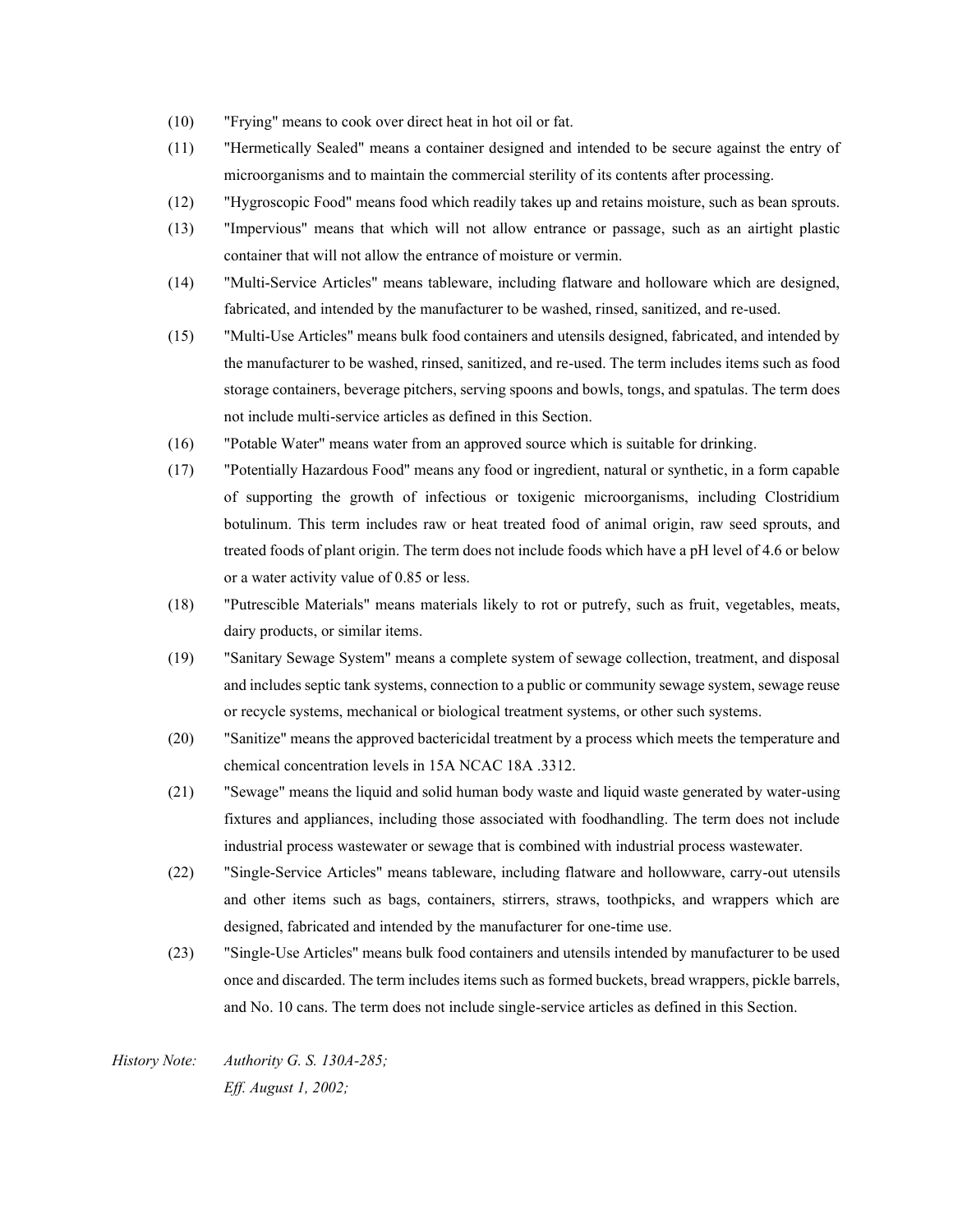*Pursuant to G.S. 150B-21.3A, rule is necessary without substantive public interest Eff. July 20, 2019.*

### **15A NCAC 18A .3302 APPROVAL OF CONSTRUCTION AND RENOVATION PLANS**

(a) Plans drawn to scale and specifications for new adult day service facilities shall be submitted to the local health department for review and approval prior to initiating construction. Plans drawn to scale and specifications for changes to building dimensions, kitchen specifications, or other modifications to existing adult day service facilities shall also be submitted to the local health department for review and approval prior to construction. The initial inspection for new construction or the first inspection following modifications to existing adult day service facilities shall not be made by the local health department unless these plans have been approved. For new or proposed adult day service facilities, a site visit to evaluate and assist in meeting the requirements of this Section may be requested by the adult day service operator prior to submission of plans and shall be conducted by the local health department within 30 days of the request.

(b) Review of the plans by the local health department or the Environmental Health Services Section shall be based on the requirements of this Section.

(c) Construction and modifications shall comply with the approved plans.

*History Note: Authority G.S. 130A-285; Eff. August 1, 2002; Pursuant to G.S. 150B-21.3A, rule is necessary without substantive public interest Eff. July 20, 2019.*

# **15A NCAC 18A .3303 INSPECTIONS AND REPORTS**

(a) Unannounced inspections of adult day service facilities shall be made by an Environmental Health Specialist at least once each year. An original and one copy of the Inspection of Adult Day Service Facility form shall be completed by the Environmental Health Specialist. The adult day service facility operator and the Environmental Health Specialist shall each retain a copy.

(b) If the Environmental Health Specialist determines that conditions found at the adult day service facility at the time of any inspection are dangerous to the health of the participants, the Environmental Health Specialist shall notify the licensing or certifying agency within 24 hours by verbal contact. A copy of the inspection report documenting the dangerous conditions shall be sent to the licensing or certifying agency within two working days following the inspection. Notification of dangerous conditions found at an adult day care or adult day health service facility shall be made to the NC Department of Health and Human Services, Division of Aging. Notifications involving dangerous conditions found at a psychosocial rehabilitation center facility shall be made to the NC Department of Health and Human Services, Division of Health Service Regulation.

(c) An Environmental Health Specialist may conduct an inspection of any adult day care facility as frequently as necessary in order to ensure compliance with applicable sanitation standards.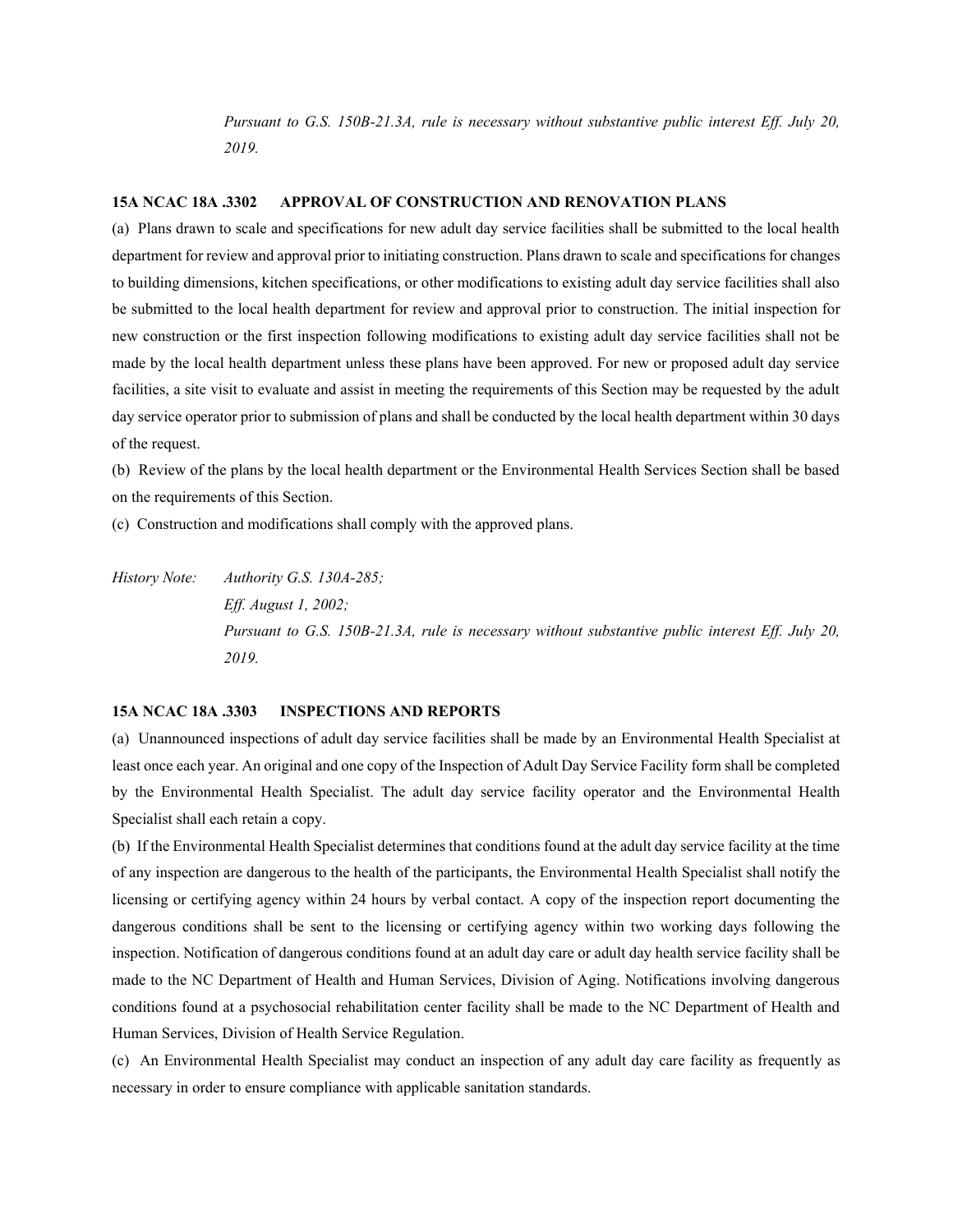*History Note: Authority G.S. 130A-285; Eff. August 1, 2002; Pursuant to G.S. 150B-21.3A, rule is necessary without substantive public interest Eff. July 20, 2019.*

## **15A NCAC 18A .3304 FOOD SUPPLIES**

(a) Food shall be in good condition, free from spoilage, filth, or other contamination and shall be safe for human consumption. Potentially hazardous foods shall only be obtained from sources that are permitted or inspected by a health department or the North Carolina Department of Agriculture. The use of food packaged in hermetically sealed containers that was not prepared in a commercial food processing establishment is prohibited.

(b) Milk products that are used shall be Grade "A" pasteurized fluid milk and fluid milk products or evaporated milk. The term "milk products" means those products as defined in 15A NCAC 18A .1200. Copies of 15A NCAC 18A .1200 may be obtained from the Division of Environmental Health, 1630 Mail Service Center, Raleigh, NC 27699- 1630. Unless prescribed by a physician, dry milk and dry milk products may be used only for cooking purposes, including cooked pudding desserts and flavored hot beverages.

(c) Fresh and frozen shucked shellfish (oysters, clams, or mussels) shall be packed in nonreturnable packages identified with the name and address of the original shell stock processor, shucker - packer, or repacker, and the interstate certification number issued according to law. Shell stock and shucked shellfish shall be kept in the container in which they were received until they are used. Each container of unshucked shell stock (oysters, clams, or mussels) shall be identified by an attached tag that states the name and address of the original shell stock processor, the kind and quantity of shell stock, and an interstate certification number issued by the State or foreign shellfish control agency. After each container of shellstock has been emptied, the management shall remove the stub of the tag and retain it for a period of at least 90 days.

(d) Raw eggs or products containing raw eggs shall not be consumed, including raw cookie dough, cake batter, brownie mix, milkshakes, ice cream and other food products. A pasteurized egg product may be used as a substitute for raw eggs.

(e) Beverages and food sent from home shall be fully prepared, dated, and identified for the appropriate participant at the participant's home. All formula and other bottled beverages shall be returned to the participant's home or discarded at the end of each day. Drinking utensils provided by the adult day service facility shall be sanitized in accordance with this Section. Formula and other beverages which require refrigeration, and pureed food after opening shall be refrigerated at 45°F ( $7^{\circ}$ C) or below. Commercially prepared pureed foods shall be served from a singleserving dish rather than the food container. Upon opening, containers of pureed food shall be covered, dated with the date of opening, and refrigerated.

(f) Adult day service facilities receiving prepared, ready-to-eat meals from outside sources shall use only catered meals obtained from a food handling establishment permitted or inspected by a health department. During transportation, food shall meet the requirements of these Rules relating to food protection and storage.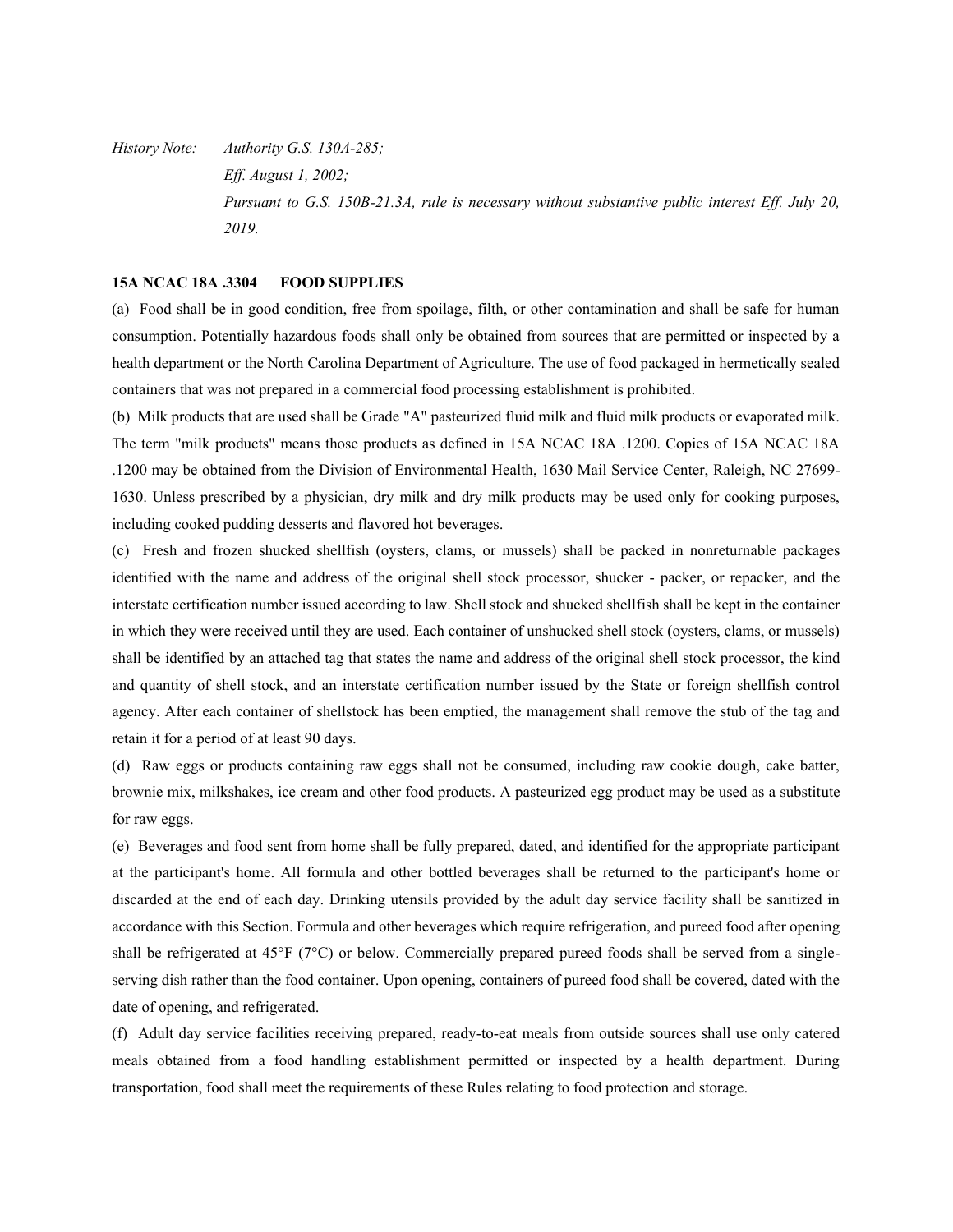(g) All bag lunches containing potentially hazardous foods shall be refrigerated in accordance with this Section.

*History Note: Authority G.S. 130A-235; Eff. August 1, 2002; Pursuant to G.S. 150B-21.3A, rule is necessary without substantive public interest Eff. July 20, 2019.*

## **15A NCAC 18A .3305 FOOD PROTECTION**

(a) Food shall be protected at all times from potential contamination, including dust, insects, rodents, unclean equipment and utensils, unnecessary handling, coughs and sneezes, flooding, drainage, and overhead leakage or overhead drippage from condensation. The temperature of potentially hazardous food shall be 45°F (7°C) or below, or 140°F (60°C) or above at all times, including field trips, and as otherwise provided in these Rules.

(b) In the event of a fire, flood, power outage, or similar event that might result in the contamination of food, or that might prevent potentially hazardous food from being held at required temperatures, the person in charge shall immediately contact the local health department.

*History Note: Authority G.S. 130A-285; Eff. August 1, 2002; Pursuant to G.S. 150B-21.3A, rule is necessary without substantive public interest Eff. July 20, 2019.*

# **15A NCAC 18A .3306 FOOD STORAGE**

(a) Opened food products shall be stored in approved, clean, tightly covered, storage containers. Containers shall be impervious and nonabsorbent.

(b) Foods not stored in the product container or package in which it was obtained, shall be stored in a tightly covered, approved food storage container identifying the food by common name.

(c) Food shall be stored above the floor in a manner that protects the food from splash and other contamination and that permits easy cleaning of the storage area.

(d) Food and containers of food shall not be stored under exposed or unprotected sewer lines or water lines, except for automatic fire protection sprinkler heads that may be required by law. Food shall not be stored in toilet or laundry rooms, or other areas where there is a potential for contamination.

(e) All food shall be stored in a manner to protect it from dust, insects, drip, splash and other contamination.

(f) Packaged food such as milk or other fluid containers may be stored in undrained ice as long as any individual units are not submerged in water. Wrapped sandwiches shall not be stored in direct contact with ice.

- (g) Refrigerated storage:
	- (1) Refrigeration equipment shall be provided in such number and of such capacity to assure the maintenance of potentially hazardous food at required temperatures during storage. Each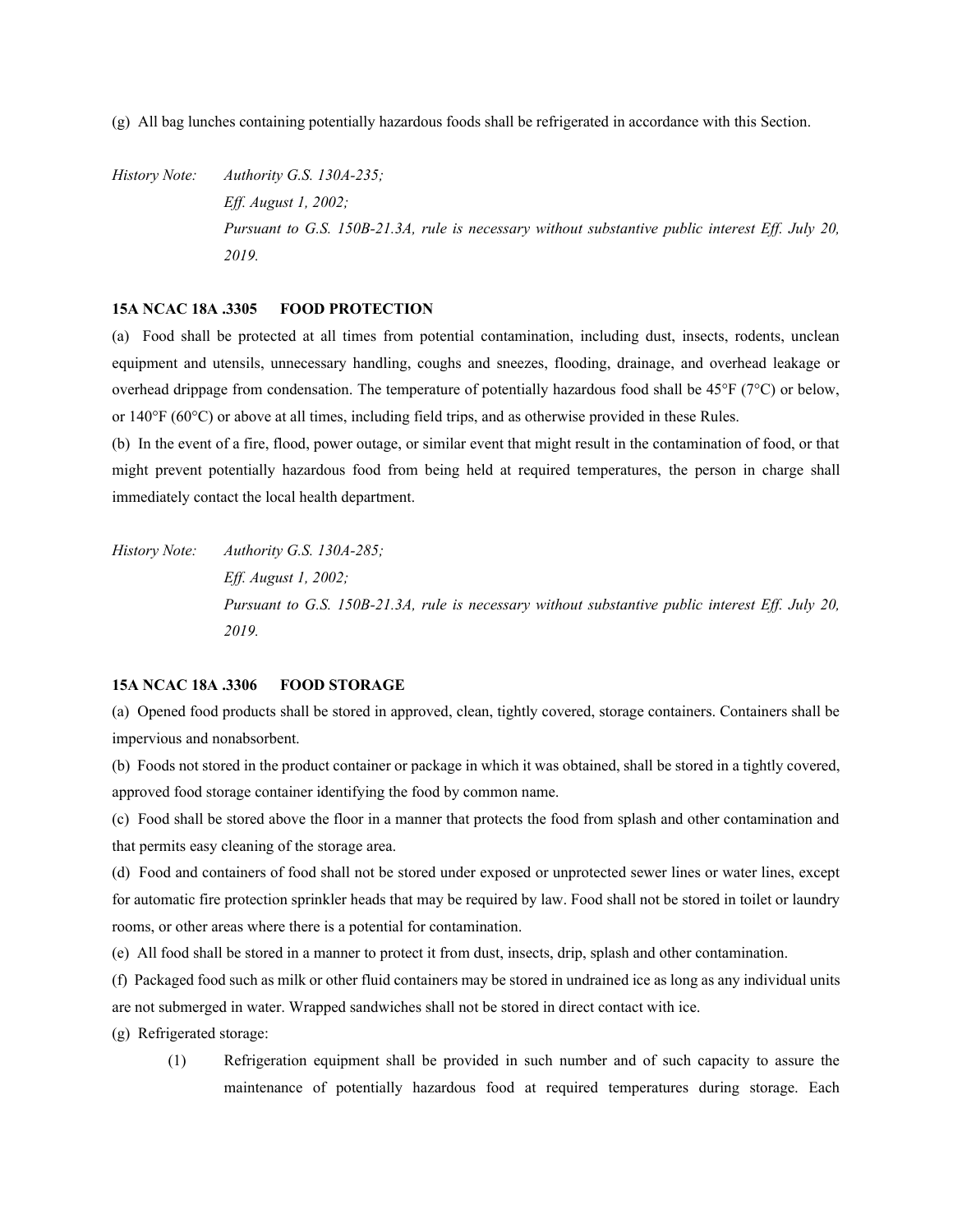refrigerator shall be provided with a numerically scaled indicating thermometer, accurate to  $\pm 3^{\circ}F$ ,  $(\pm 1.5^{\circ}C)$  located to measure the air temperature in the warmest part of the refrigerator and located to be easily readable. Recording thermometers, accurate to  $\pm 3^{\circ}F$  ( $\pm 1.5^{\circ}C$ ), may be used in lieu of indicating thermometers.

- (2) Potentially hazardous food requiring refrigeration after preparation shall be cooled to an internal temperature of 45°F (7°C), or below. Cooling of potentially hazardous foods shall be initiated upon completion of preparation or a period of hot storage. Methods such as shallow pans, agitation, quick chilling or water circulation external to the food containers shall be used to cool large quantities of potentially hazardous food. Potentially hazardous food to be transported cold shall be prechilled and held at a temperature of 45°F (7°C) or below.
- (3) Ice used for cooling stored food and food containers shall not be used for human consumption.
- (h) Hot storage:
	- (1) Hot food storage equipment shall be provided in such number and of such capacity to assure the maintenance of food at the required temperature during storage. Each hot food unit shall be provided with a numerically scaled indicating thermometer, accurate to  $\pm 3^{\circ}F (\pm 1.5^{\circ}C)$ , located to measure the air temperature in the coolest part of the unit and located to be easily readable. Recording thermometers, accurate to  $\pm 3^{\circ}$  F ( $\pm$  1.5°C), may be used in lieu of indicating thermometers. Where it is impractical to install thermometers on equipment such as steam tables, steam kettles, heat lamps, cal-rod units, or insulated food transport carriers, a metal stem-type numerically scaled indicating product thermometer shall be available and used to check internal food temperature;
	- (2) The internal temperature of potentially hazardous foods requiring hot storage shall be 140°F (60°C) or above except during necessary periods of preparation and service. Potentially hazardous food to be transported hot shall be held at a temperature of  $140^{\circ}$  (60 $^{\circ}$ C) or above.
- *History Note: Authority G.S. 130A-285; Eff. August 1, 2002; Pursuant to G.S. 150B-21.3A, rule is necessary without substantive public interest Eff. July 20, 2019.*

#### **15A NCAC 18A .3307 FOOD PREPARATION**

(a) Food shall be prepared with the least possible manual contact, with utensils, and on surfaces that have been cleaned, rinsed, and sanitized prior to use in order to prevent cross-contamination.

(b) Whenever there is a change in processing from raw to ready-to-eat foods, the new operation shall begin with food-contact surfaces and utensils which are clean and sanitized.

(c) Raw fruits and raw vegetables shall be thoroughly washed with potable water before being cooked or served.

(d) Potentially hazardous foods requiring cooking shall be cooked to heat all parts of the food to a temperature of at least 140°F (60°C), except that: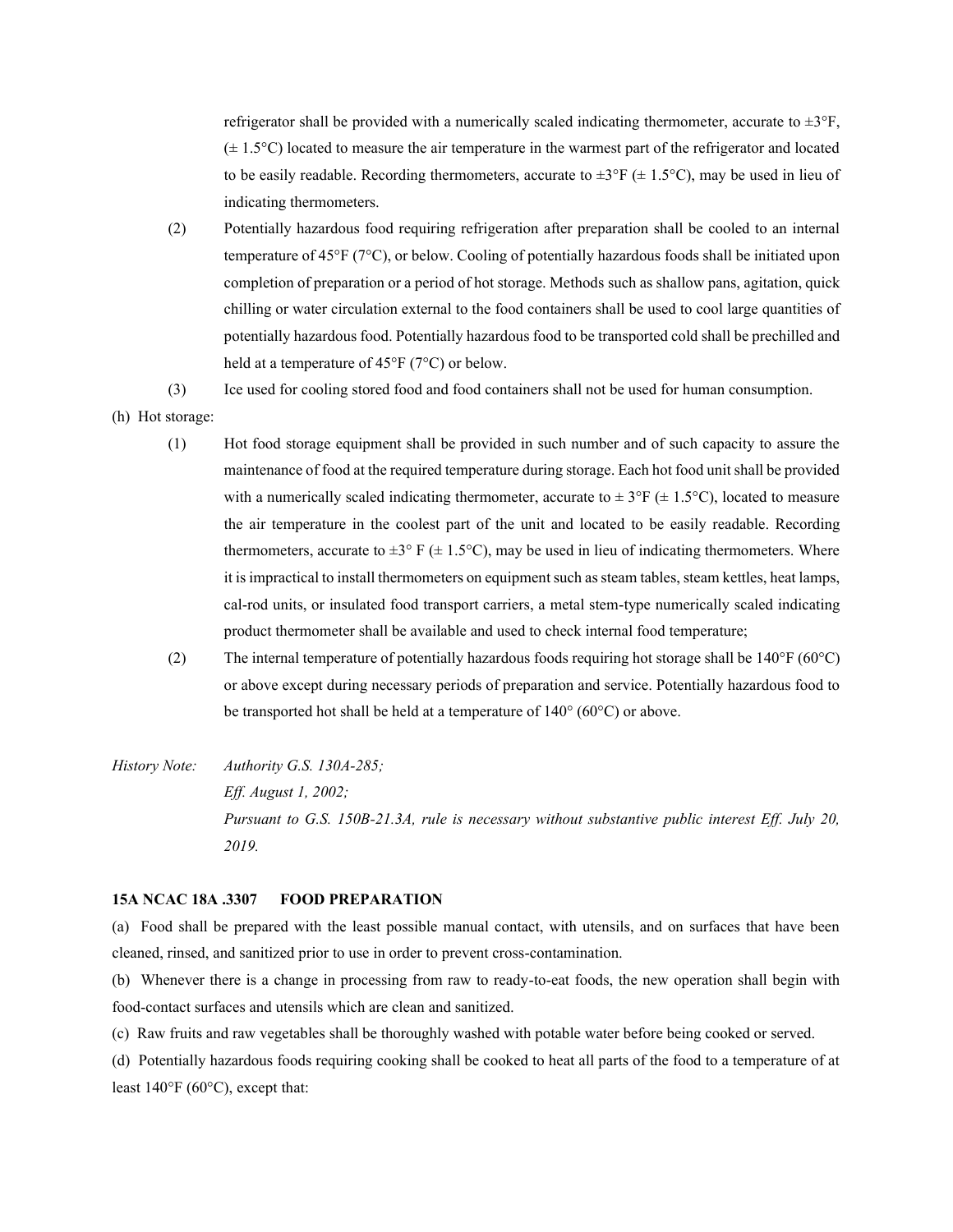- (1) Poultry, poultry stuffings, stuffed meats and stuffings containing meat shall be cooked to heat all parts of the food to at least 165°F (74°C) with no interruption of the cooking process;
- (2) Pork and any food containing pork shall be cooked to heat all parts of the food to at least 155°F (68°C) for 15 seconds with no interruption in the cooking process;
- (3) Ground beef and foods containing ground beef shall be cooked to an internal temperature of at least 155°F (68°C) with no interruption in the cooking process;
- (4) Rare roast beef shall be cooked to an internal temperature of at least  $130^{\circ}F$  (54 $^{\circ}C$ ) with no interruption in the cooking process.

(e) Raw animal products cooked in a microwave oven shall be rotated during cooking to compensate for uneven heat distribution.

(f) Potentially hazardous foods that have been cooked and then refrigerated, if served above 45°F (7°C), shall be reheated rapidly to an internal temperature of 165°F (74°C) or higher before being served or before being placed in a hot food storage unit except that, food in intact manufacturer's heat-and-serve packages may initially be reheated to 140°F (60°C). Steam tables, warmers, and similar hot food holding units are prohibited for the rapid reheating of potentially hazardous foods unless the equipment was specifically designed to rapidly reheat foods to 165°F.

(g) A food temperature measuring device, accurate to  $\pm 2^{\circ}F (\pm 1^{\circ}C)$ , shall be provided and used to assure the attainment and maintenance of proper internal cooking, holding, or refrigeration temperatures of all potentially hazardous foods. (h) Potentially hazardous foods shall be thawed:

- (1) In refrigerated units at a temperature not to exceed  $45^{\circ}F (7^{\circ}C)$ ;
- (2) Under potable running water of a temperature of 70°F (21°C) or below, with sufficient water velocity to agitate and float off loose food particles into the overflow;
- (3) In a microwave oven only when the food will be immediately transferred to conventional cooking equipment as part of a continuous cooking process or when the entire, uninterrupted cooking process takes place in the microwave oven; or
- (4) As part of the conventional cooking process.
- *History Note: Authority G.S. 130A-235; Eff. August 1, 2002; Pursuant to G.S. 150B-21.3A, rule is necessary without substantive public interest Eff. July 20, 2019.*

#### **15A NCAC 18A .3308 FOOD SERVICE**

(a) Milk and milk products for drinking purposes shall be served from a commercially filled container of not more than one gallon capacity or drawn from a commercially filled container stored in a mechanically refrigerated bulk milk dispenser directly into the drinking utensil.

(b) Ice shall be made, handled, transported, stored and dispensed in such a manner as to be protected against contamination. Ice shall be dispensed with scoops, tongs, or other ice-dispensing utensils or through automatic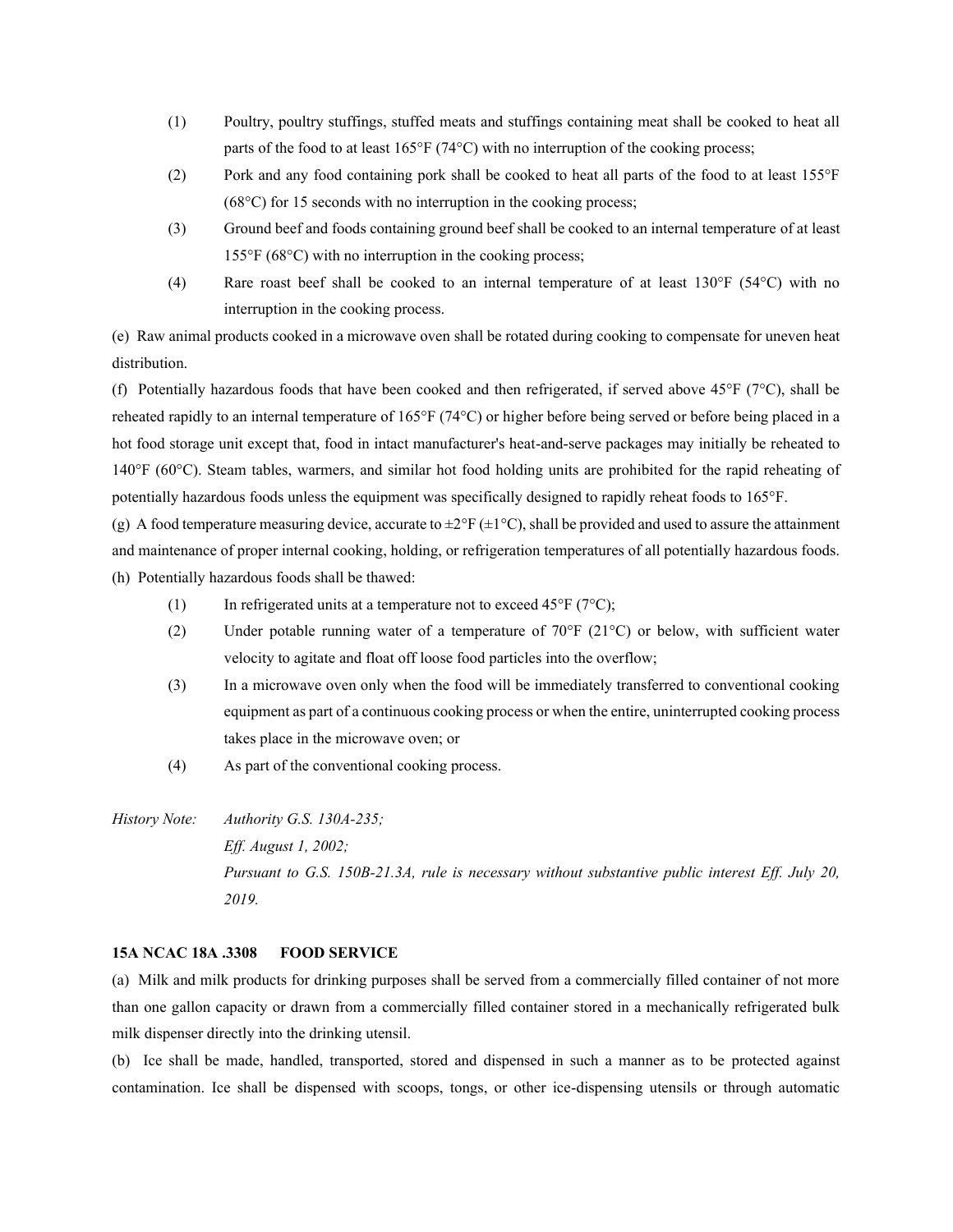ice-dispensing equipment. Ice-dispensing utensils shall be stored on a clean surface or in the ice with the dispensing utensil's handle extended out of the ice. Between uses, ice transfer receptacles shall be stored to protect them from dust, drip, splash and other contamination. Ice storage bins shall be drained through an air gap.

(c) Employees preparing or serving food shall wash their hands in accordance with 15A NCAC 18A .3328 and shall either use antibacterial soap, dips, or hand sanitizers immediately prior to food preparation or service or use clean, disposable gloves during food preparation or service. This requirement is in addition to all handwashing requirements in Rule .3328 of this Section.

(d) Once served, portions of leftover food shall not be served again unless the package is intact and the food is not potentially hazardous.

(e) Between uses during service, dispensing utensils shall be stored in the food with the dispensing utensil handle extended out of the food or stored clean and dry.

(f) Nothing in the Rules of this Section shall be construed as prohibiting family style food service at adult day service facilities so long as supervision of the participants is maintained throughout each meal except that family style food service may be prohibited during the outbreak and investigation of communicable diseases.

*History Note: Authority G.S. 130A-285; Eff. August 1, 2002; Pursuant to G.S. 150B-21.3A, rule is necessary without substantive public interest Eff. July 20, 2019.*

## **15A NCAC 18A .3309 FOOD SERVICE EQUIPMENT AND UTENSILS**

(a) Material and Construction:

- (1) Materials used in the construction of utensils and equipment shall, under normal use conditions, be durable; corrosion-resistant; nonabsorbent; non-toxic; of sufficient weight and thickness to permit cleaning and sanitizing by normal warewashing methods; finished to have a smooth, easily cleanable surface; and resistant to pitting, chipping, cracking, scratching, scoring, distortion, and decomposition;
- (2) Solder shall be comprised of approved, non-toxic; corrosion-resistant materials.
- (3) Wood and wicker shall not be used as food-contact surfaces, except hard maple or an equivalent nonabsorbent wood may be used for cutting boards, cutting blocks or bakers' tables.
- (4) Galvanized metal shall not be used for utensils which have general utility or for utensils or food-contact equipment which contacts beverages or moist or hygroscopic food.
- (5) Linens shall not be used as food-contact surfaces, except that clean linen may be used in contact with bread and rolls.
- (6) Single-use and single-service articles shall be fabricated from approved, clean materials.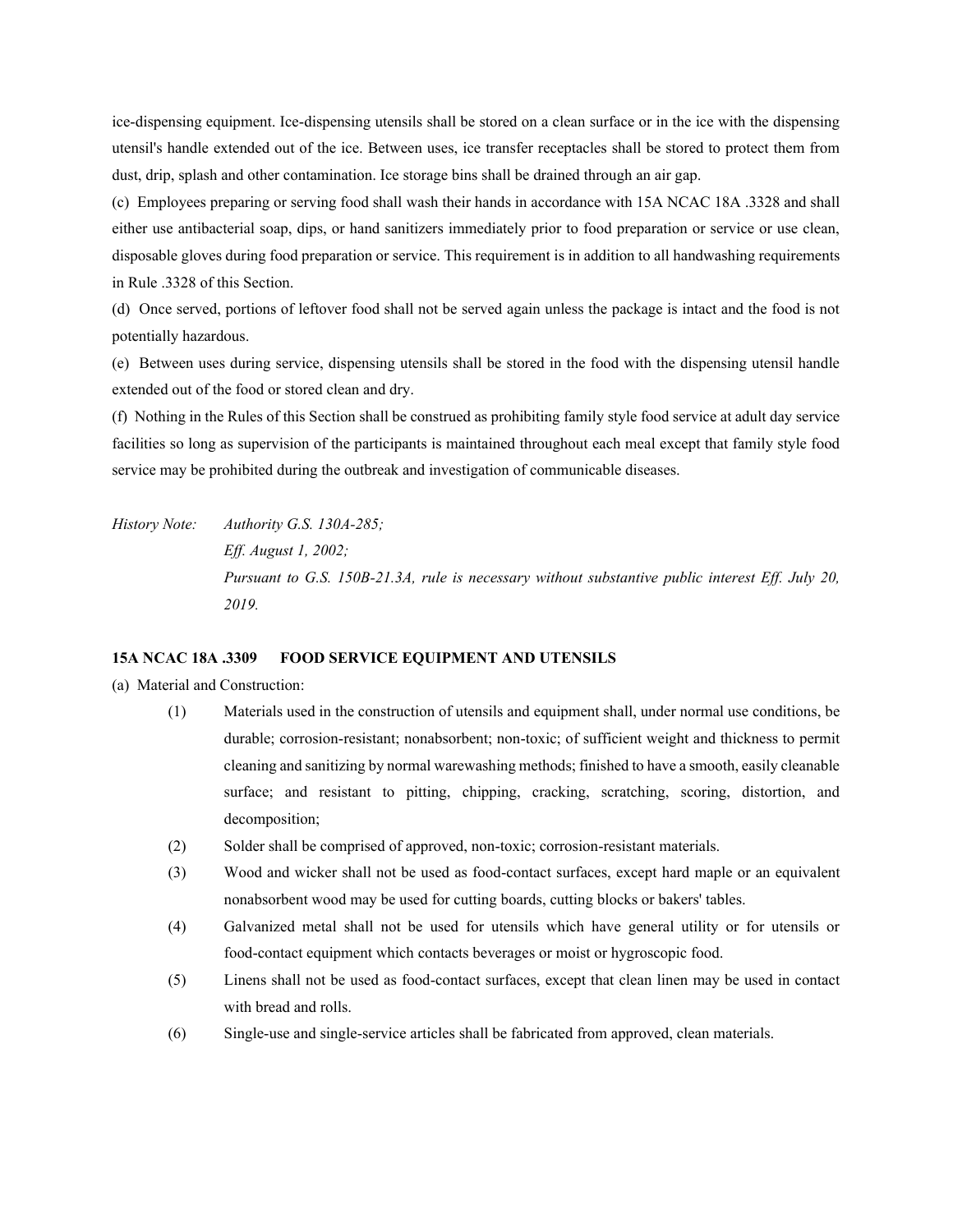- (7) Single-use articles such as formed buckets, bread wrappers, aluminum pie plates and No. 10 cans shall be used only once except that containers made of plastic, glass or other food grade material having smooth sides and of a construction so as to be easily cleaned may be reused.
- (8) Equipment, utensils, and single-service articles that impart odors, color or taste, or contribute to the contamination of food shall not be used.
- (b) Design and Fabrication:
	- (1) Equipment and utensils shall be designed and fabricated to be durable and sufficiently strong to resist denting and buckling under normal-use conditions.
	- (2) Product thermometers and thermometer probes shall be of metal stem-type construction.
	- (3) Multi-use food-contact surfaces shall be smooth; free of breaks, open seams, cracks, chips, pits and similar imperfections; free of sharp internal angles, corners and crevices; finished to have smooth welds and joints; and accessible for cleaning and inspection without being disassembled, by disassembling without the use of tools or by easy disassembling with the use of only simple tools such as mallets, screw drivers or wrenches which are kept near the equipment.
	- (4) Water filters or any other water conditioning devices shall be designed to be disassembled to provide for periodic cleaning or replacement of the active element.
	- (5) Nonfood-contact surfaces shall be nonabsorbent, cleanable, and free of ledges, projections, and crevices that obstruct cleaning.
	- (6) Interior surfaces of nonfood-contact equipment shall be designed and fabricated to allow easy cleaning and to facilitate maintenance operations.
	- (7) Filters and other grease extracting equipment shall be readily accessible for filter replacement and cleaning.
- *History Note: Authority G.S. 130A-285; Eff. August 1, 2002; Pursuant to G.S. 150B-21.3A, rule is necessary without substantive public interest Eff. July 20, 2019.*

# **15A NCAC 18A .3310 SPECIFICATIONS FOR KITCHENS**

- (a) For adult day service facilities licensed for or serving food to fewer than 30 participants:
	- (1) Domestic kitchen equipment may be used. Domestic kitchen equipment shall include at least a two-compartment sink, drainboards or countertop space of adequate size, refrigeration equipment and adequate cooking equipment. Adult day service facilities using multi-service articles shall also provide a dishwasher. In lieu of a dishwasher and two-compartment sink, a three-compartment sink with drainboards or counter top space of adequate size on each end may be used;
	- (2) When domestic refrigeration equipment is used the following provisions shall apply: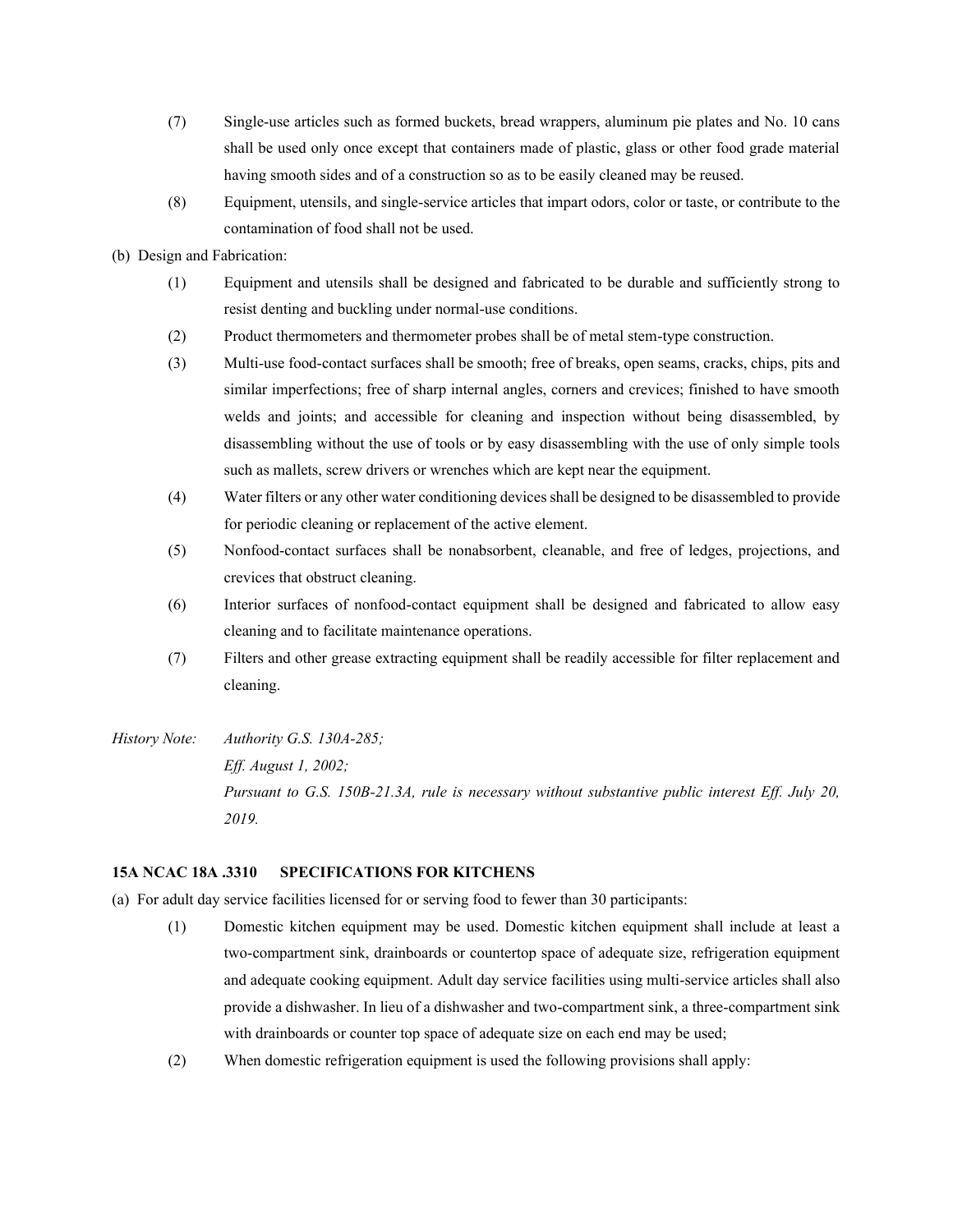- (A) Potentially hazardous foods shall not be prepared prior to the day that such foods are to be served;
- (B) Potentially hazardous foods that have been heated shall not be reheated or placed in refrigeration to be used in whole or in part on another day; and
- (C) Salads containing potentially hazardous food shall not be prepared on-site.
- (3) A separate lavatory for handwashing is required in food preparation areas. If the dishwashing area is separate from the food preparation area, an additional lavatory shall be required in the dishwashing area. These handwashing lavatories shall be used only by food service personnel; and
- (4) A commercial hood shall be installed when foods are fried on-site. The hood shall be installed in accordance with the North Carolina Building Code and approved by the local building code enforcement agent.
- (b) For adult day service facilities licensed for or serving food to 30 or more participants:
	- (1) Approved food service equipment shall be used. When domestic refrigeration equipment is used the following provisions shall apply:
		- (A) Potentially hazardous foods shall not be prepared prior to the day that such foods are to be served;
		- (B) Potentially hazardous foods that have been heated shall not be reheated or placed in refrigeration to be used in whole or in part on another day;
		- (C) Salads containing potentially hazardous food shall not be prepared on-site; and
		- (D) All meats, poultry, and fish shall be purchased in pre-portioned, ready-to-cook form.
	- (2) Food service equipment shall include:
		- (A) Where meals are prepared and multi-service articles are used, at least a three-compartment sink with drainboards or counter top space of adequate size on each end, refrigeration equipment, and cooking equipment;
		- (B) Where meals are prepared and only single-service articles are used, at least a twocompartment sink with drainboards or counter top space of adequate size on each end, refrigeration equipment, and cooking equipment; or
		- (C) Where no meals are prepared and only single-service articles are used, refrigeration equipment, and at least a domestic two-compartment sink with drainboards or counter top space of adequate size on each end.
	- (3) A separate food preparation sink with drainboards shall be provided for the washing and processing of foods except where plan review shows that volume and preparation frequency do not require separate facilities.
	- (4) A separate lavatory for handwashing is required in food preparation and food service areas. If the dishwashing area is separate from the food preparation area, an additional lavatory shall be required in the dishwashing area. These handwashing lavatories shall be used only by food service personnel.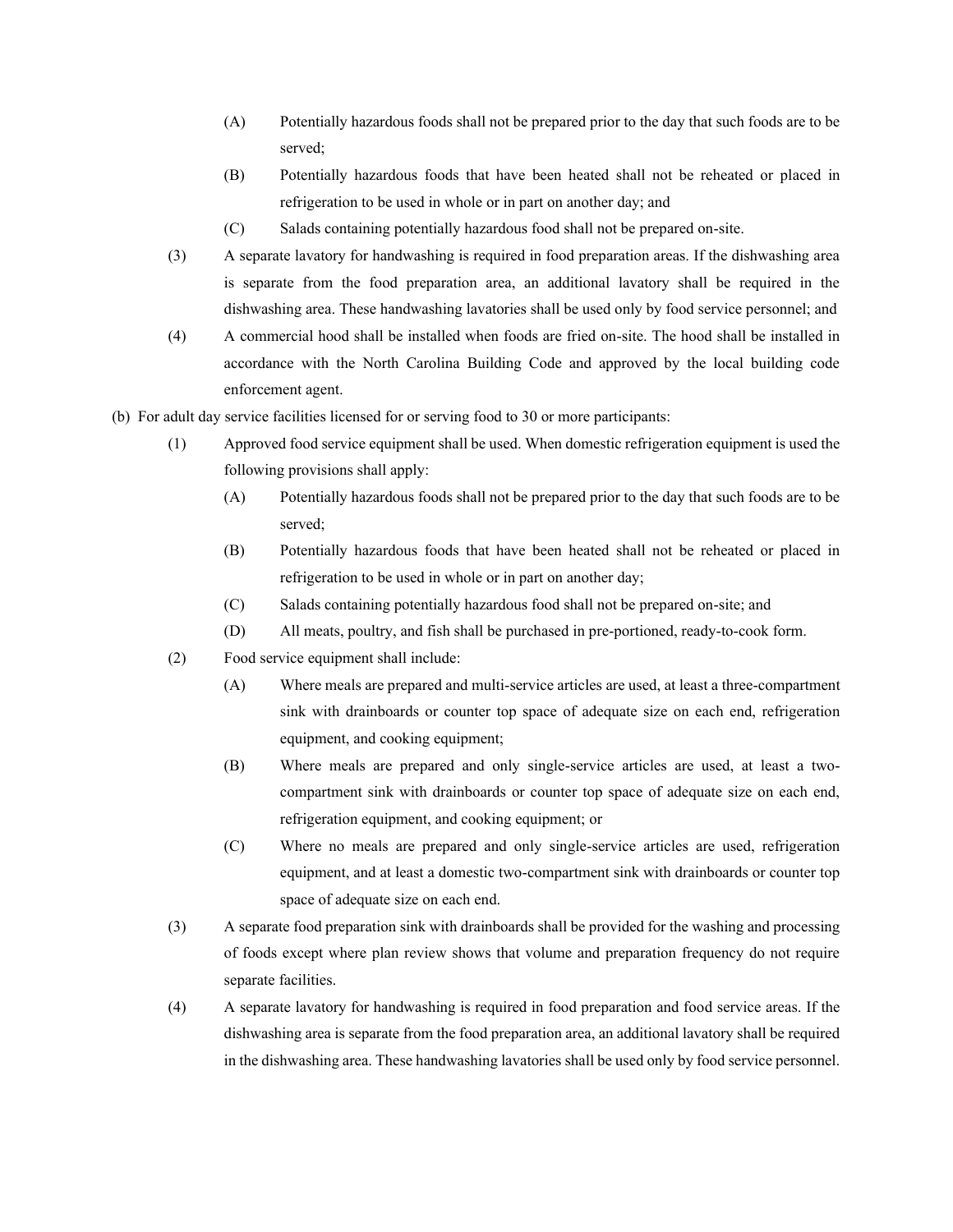(5) A commercial hood shall be installed when foods are fried on-site. The hood shall be installed in accordance with the North Carolina Building Code and approved by the local building code enforcement agent.

*History Note: Authority G.S. 130A-285; Eff. August 1, 2002; Pursuant to G.S. 150B-21.3A, rule is necessary without substantive public interest Eff. July 20, 2019.*

## **15A NCAC 18A .3311 CLEANING AND SANITIZING OF EQUIPMENT AND UTENSILS**

- (a) Multi-use tableware shall be washed, rinsed, and sanitized after each use.
- (b) Food-contact surfaces of equipment and utensils shall be washed, rinsed, and sanitized:
	- (1) Each time there is a change from raw to ready-to-eat foods;
	- (2) Each time there is a change in processing between types of raw animal products such as beef, fish, lamb, pork, and poultry;
	- (3) After any contamination may have occurred;
	- (4) Whenever necessitated by food temperature, room temperature, type of food, and food particle accumulation; and
	- (5) After final use each working day.

(c) Nonfood-contact surfaces of equipment shall be cleaned as often as is necessary to keep the equipment free of accumulation of dust, dirt, food particles, and other debris.

*History Note: Authority G.S. 130A-235; Eff. August 1, 2002; Pursuant to G.S. 150B-21.3A, rule is necessary without substantive public interest Eff. July 20, 2019.*

## **15A NCAC 18A .3312 MANUAL CLEANING AND SANITIZING**

(a) Adult day service facilities licensed for or serving food to 30 or more participants shall provide and use a threecompartment sink with drainboards or counter top space of adequate size on each end if multi-service eating and drinking utensils are manually cleaned and sanitized.

(b) Adult day service facilities licensed for or serving food to fewer than 30 participants that use a domestic dishwasher and two-compartment sink for sanitizing multi-service articles shall sanitize as required in Paragraph (e)(4) of this Rule. Sink compartments shall be large enough to submerge the largest items to be washed and each compartment shall be supplied with hot and cold running water.

(c) If required under Rule .3310 of this Section, drainboards or counter top space of adequate size shall be provided for handling of soiled utensils prior to washing and cleaned utensils following sanitizing. Drainboards or counter top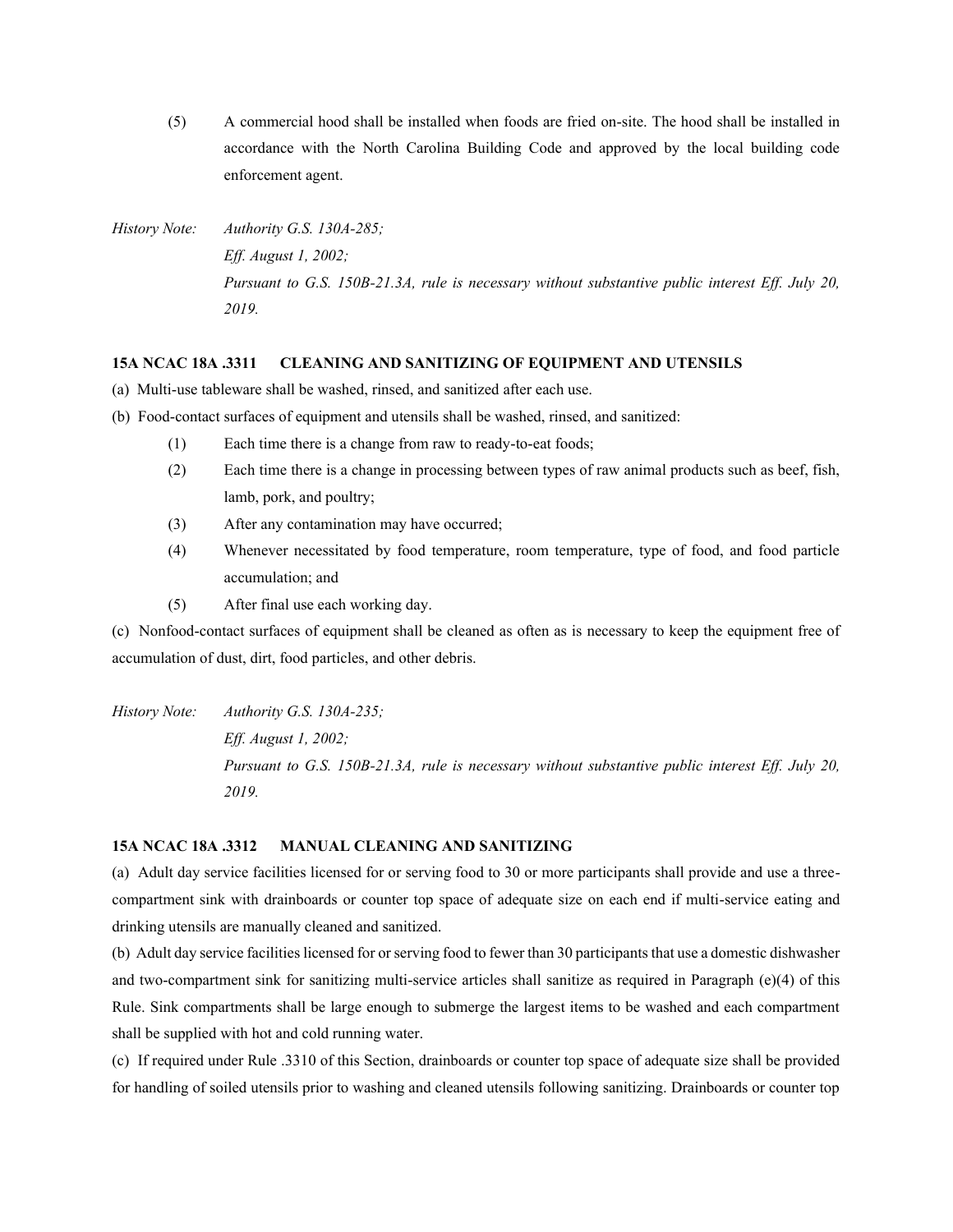space shall be no less than 24" long. For adult day service facilities licensed for or serving food to fewer than 13 participants and located in a residence, a domestic dishwasher may be used to provide the equivalent of 24" of drainboard space, and other designated areas not contiguous with the sink may be used to meet drainboard or counter top space requirements.

(d) Equipment and utensils shall be preflushed or prescraped and, when necessary, presoaked to remove gross food particles and soil.

(e) Except for fixed equipment and utensils too large to be cleaned in sink compartments, manual washing, rinsing, and sanitizing shall be conducted in the following sequence:

- (1) Sinks shall be cleaned and sanitized prior to use;
- (2) Equipment and utensils shall be thoroughly washed in the first compartment with a hot detergent solution that is changed when visibly soiled;
- (3) Equipment and utensils shall be rinsed free of detergent and abrasives with clean water in the second compartment; and
- (4) The food-contact surfaces of equipment and utensils shall be sanitized in the third compartment by:
	- (A) Immersion for at least one minute in clean, hot water at a temperature of at least 170°F  $(77^{\circ}C)$ ;
	- (B) Immersion for at least two minutes in a clean solution containing at least 50 parts per million (ppm) of available chlorine at a temperature of at least 75°F (24°C);
	- (C) Immersion for at least two minutes in a clean solution containing at least 12.5 ppm of available iodine and having a pH not higher than 5.0 and at a temperature of at least 75°F  $(24\textdegree C)$ ; or
	- (D) Immersion for at least two minutes in a clean solution containing at least 200 ppm of quaternary ammonium products and having a temperature of at least 75°F (24°C), provided that the product is labeled to show that it is effective in water having a hardness value at least equal to that of the water being used.

(f) For utensils and equipment which are either too large or impractical to sanitize in a dishwashing machine or dishwashing sink, a spray-on or wipe-on sanitizer shall be used. When spray-on or wipe-on sanitizers are used, the chemical strengths shall be those required for sanitizing multi-use eating and drinking utensils. Spray-on or wipe-on sanitizers shall be prepared daily and kept on hand for bactericidal treatment.

(g) When hot water is used for sanitizing, the following facilities shall be provided and used:

- (1) An approved heating device or fixture installed in, on, or under the sanitizing compartment of the sink capable of maintaining the water at a temperature of at least 170 $\degree$ F (77 $\degree$ C); and
- (2) A numerically scaled indicating thermometer, accurate to  $\pm 3^{\circ}F (\pm 1.5^{\circ}C)$ , convenient to the sink for frequent checks of water temperature; and
- (3) Dish baskets of such size and design to permit complete immersion of the tableware, kitchenware, and equipment in the hot water.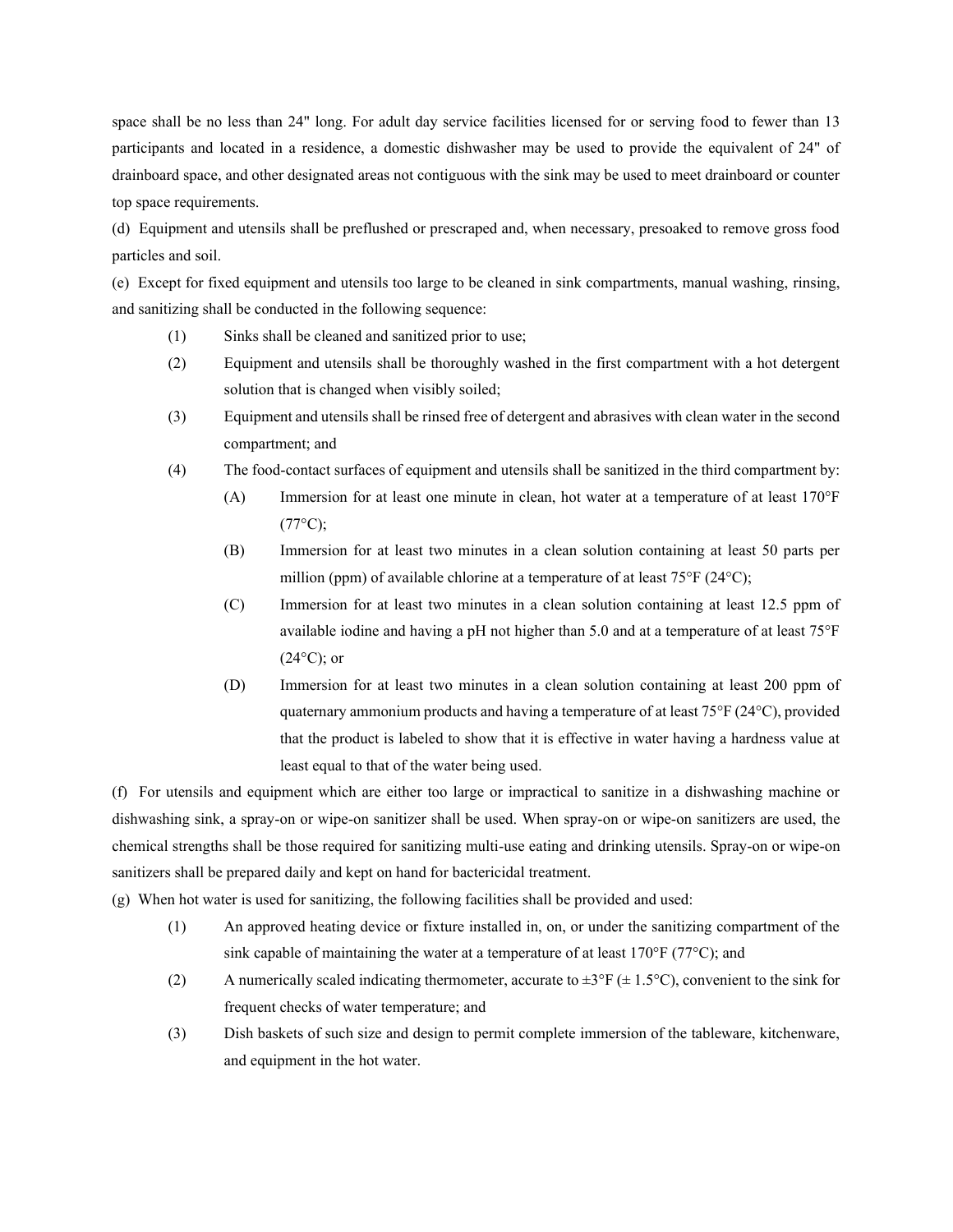(h) An approved testing method or equipment, used in accordance with the product manufacturer's instructions, shall be available, convenient, and regularly used to test chemical sanitizers to insure minimum prescribed strengths. (i) After sanitization, all equipment and utensils shall be air-dried.

*History Note: Authority G.S. 130A-235; Eff. August 1, 2002; Pursuant to G.S. 150B-21.3A, rule is necessary without substantive public interest Eff. July 20, 2019.*

## **15A NCAC 18A .3313 MECHANICAL CLEANING AND SANITIZING**

(a) Machine or water line mounted numerically scaled indicating thermometers, accurate to  $\pm 3^{\circ}F (\pm 1.5^{\circ}C)$ , shall be provided for commercial dishwashing equipment to indicate the temperature of the water in each tank of the machine and the temperature of the final rinse water as it enters the manifold.

(b) Drainboards or counter top space of adequate size for the proper handling of soiled utensils prior to washing and cleaned utensils following sanitization shall be provided.

(c) Equipment and utensils shall be flushed or scraped and, when necessary, soaked to remove large food particles and soil prior to being washed in a dishwashing machine unless a prewash cycle is a part of the dishwashing machine operation. Equipment and utensils shall be placed in racks, trays, or baskets, or on conveyors, in a way that food-contact surfaces are exposed to the unobstructed application of detergent wash and clean rinse waters and that permits free draining.

(d) Machines using chemicals for sanitization may be used provided that a testing method or equipment is available, convenient, and used to test chemical sanitizers to insure minimum prescribed strengths.

(e) All dishwashing machines shall be thoroughly cleaned at least once a day or more often when necessary to maintain them in operating condition.

(f) After sanitization, all equipment and utensils shall be air dried.

*History Note: Authority G.S. 130A-235; Eff. August 1, 2002; Pursuant to G.S. 150B-21.3A, rule is necessary without substantive public interest Eff. July 20, 2019.*

#### **15A NCAC 18A .3314 FOOD SERVICE EQUIPMENT AND UTENSIL STORAGE**

(a) Cleaned and sanitized equipment and utensils shall be handled in a way that protects the food-contact surfaces from contamination. Spoons, knives, and forks shall be touched only by their handles. Cups, glasses, bowls, plates, and similar items shall be handled without contact with inside surfaces or surfaces that contact the user's mouth.

(b) Cleaned and sanitized utensils and equipment shall be stored above the floor in a clean, dry location in a way that protects them from dust, insects, drip, splash and other contamination and facilitates floor cleaning. The food-contact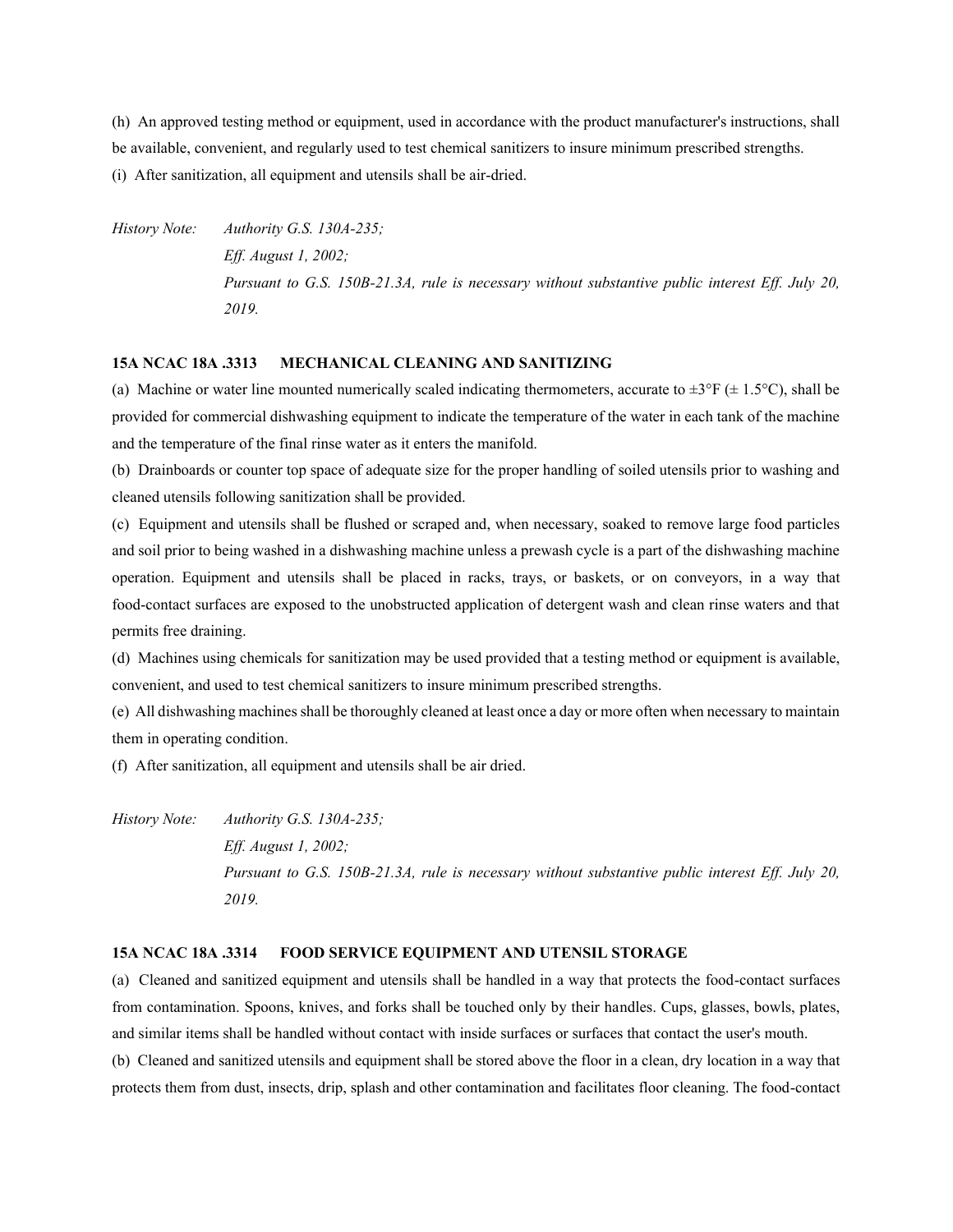surfaces of fixed equipment shall also be protected from contamination. Equipment and utensils shall not be placed under exposed sewer lines or water lines, except for automatic fire protection sprinkler heads that may be required by law.

(c) Single-service articles shall be purchased only in clean containers, shall be stored in a clean, dry container until used, and shall be handled in accordance with the rules of this Section.

*History Note: Authority G.S. 130A-235; Eff. August 1, 2002; Pursuant to G.S. 150B-21.3A, rule is necessary without substantive public interest Eff. July 20, 2019.*

#### **15A NCAC 18A .3315 WATER SUPPLY**

(a) Running water under pressure shall be provided in sufficient quantities to meet the needs of cooking, cleaning, drinking, toilets, and outside uses without producing water pressure lower than that required by the North Carolina Plumbing Code.

(b) The water supply shall meet the requirements of 15A NCAC 18C or 15A NCAC 18A .1700 Protection of Water Supplies. Samples of water shall be collected by the Environmental Health Specialist and submitted to a state certified laboratory for bacteriological analysis annually. Other tests of water quality, as indicated by possible sources of contamination, may be collected by the Environmental Health Specialist.

(c) No cross-connections with an unapproved water supply shall exist. If potential back-flow conditions exist, an approved back-flow prevention device shall be provided.

(d) Water heating equipment that is sufficient to meet the maximum expected requirements of the adult day service facility shall be provided. Capacity and recovery rates of hot water heating equipment shall be based on number and size of sinks, capacity of dishwashing machines, capacity of laundering machines, clothing changing facilities, and other food service and cleaning needs. Hot and cold water under pressure shall be easily accessible to all rooms where food is processed or handled, rooms in which utensils or equipment are washed, and other areas where water is required for cleaning and sanitizing, including lavatories and diaper changing areas.

(e) Hot water heating equipment shall provide hot water as follows:

- (1) at a minimum temperature of 140°F at the point of use when hot water is used for sanitizing; and
- (2) at a temperature of no less than 90°F and no more than 120°F at hand sinks and in other areas accessible to participants, and in kitchens not used to prepare meals.

*History Note: Authority G.S. 130A-235; Eff. August 1, 2002; Pursuant to G.S. 150B-21.3A, rule is necessary without substantive public interest Eff. July 20, 2019.*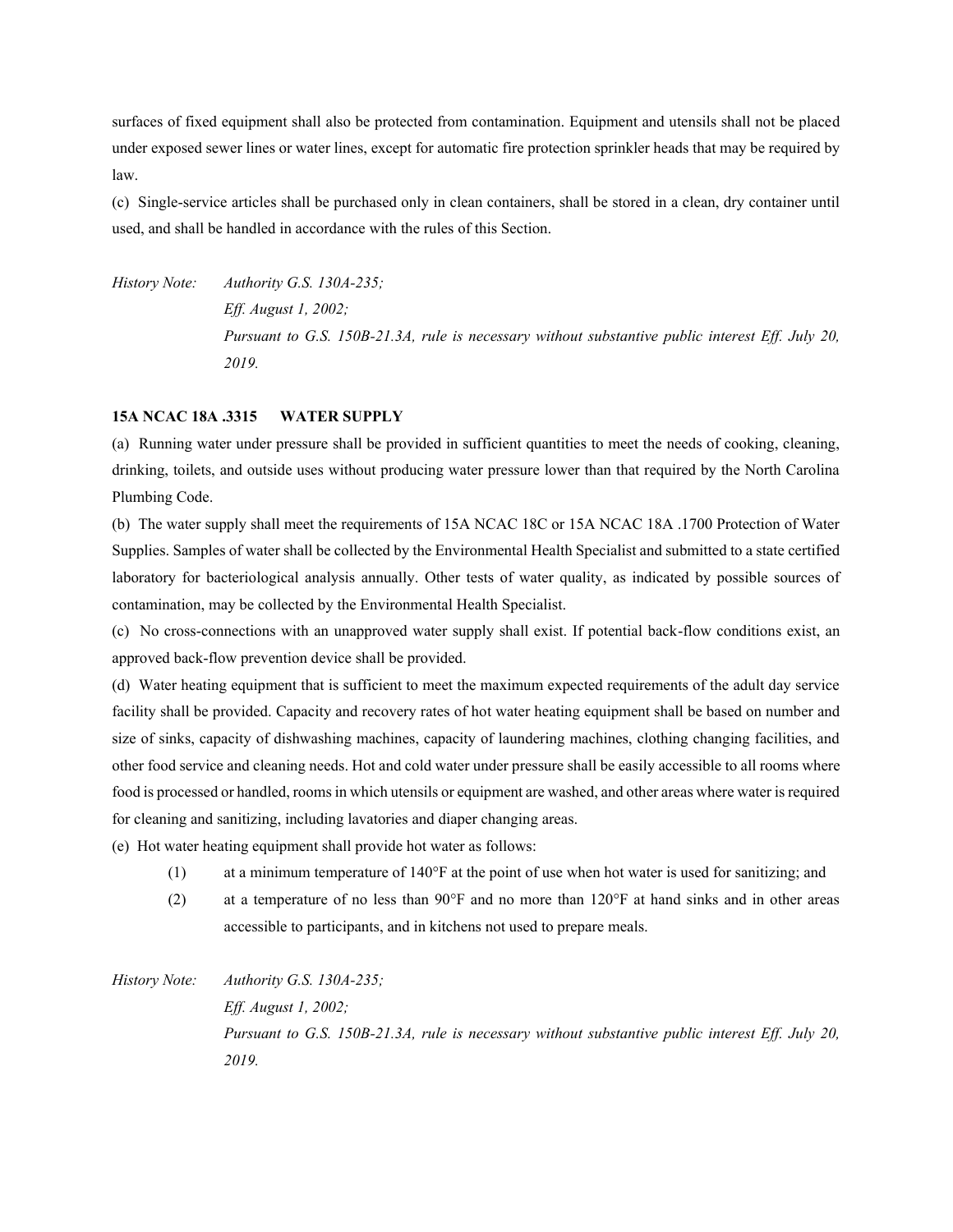## **15A NCAC 18A .3316 DRINKING WATER FACILITIES**

(a) Drinking fountains of an approved type or individual drinking utensils shall constitute approved drinking water facilities.

(b) Drinking fountains, if provided, shall be of sanitary angle-jet design and kept clean. The pressure shall be regulated so that the individual's mouth does not come in contact with the nozzle and so that water does not splash on the floor. (c) All multi-use utensils used for drinking purposes shall be easily cleanable, cleaned and sanitized after each use. Single-service articles used for drinking water shall be stored and handled so as not to become contaminated by insects, splash, dust, and other contamination.

*History Note: Authority G.S. 130A-285; Eff. August 1, 2002; Pursuant to G.S. 150B-21.3A, rule is necessary without substantive public interest Eff. July 20, 2019.*

# **15A NCAC 18A .3317 TOILETS**

(a) All toilet fixtures and toilet rooms shall be located to comply with the requirements of this Section. Storage in toilet rooms shall be limited to toileting and clothing changing supplies except that cleaning supplies can be stored in toilet rooms in a locked cabinet. All toilet fixtures shall be easily cleanable, and in good repair.

(b) Toilet fixtures shall be cleaned and sanitized when soiled and at least on a daily basis. A solution of 100 ppm chlorine solution or other equivalent methods approved by the Department shall be used for sanitizing.

(c) If bedside commodes, bedpans or urinals are used, they shall be located in a room equipped with a spray rinse toilet or utility sink. Bedside commodes, bedpans and urinals shall be emptied and rinsed or discarded when used, and cleaned and sanitized before use by any other participant, with 100 ppm chlorine solution or equivalent method approved by the Department.

*History Note: Authority G.S. 130A-235; Eff. August 1, 2002; Pursuant to G.S. 150B-21.3A, rule is necessary without substantive public interest Eff. July 20, 2019.*

# **15A NCAC 18A .3318 LAVATORIES AND BATHING FACILITIES**

(a) Lavatories shall be sized and located to comply with the appropriate handwashing requirements of this Section, easily cleanable, in good repair, and kept free of storage.

(b) All lavatories and bathing facilities shall be equipped with hot and cold running water through mixing faucets except that automatic mixing faucets or pre-mixing devices which provide water at the temperature specified in Rule .3315(e) of this Section may be provided.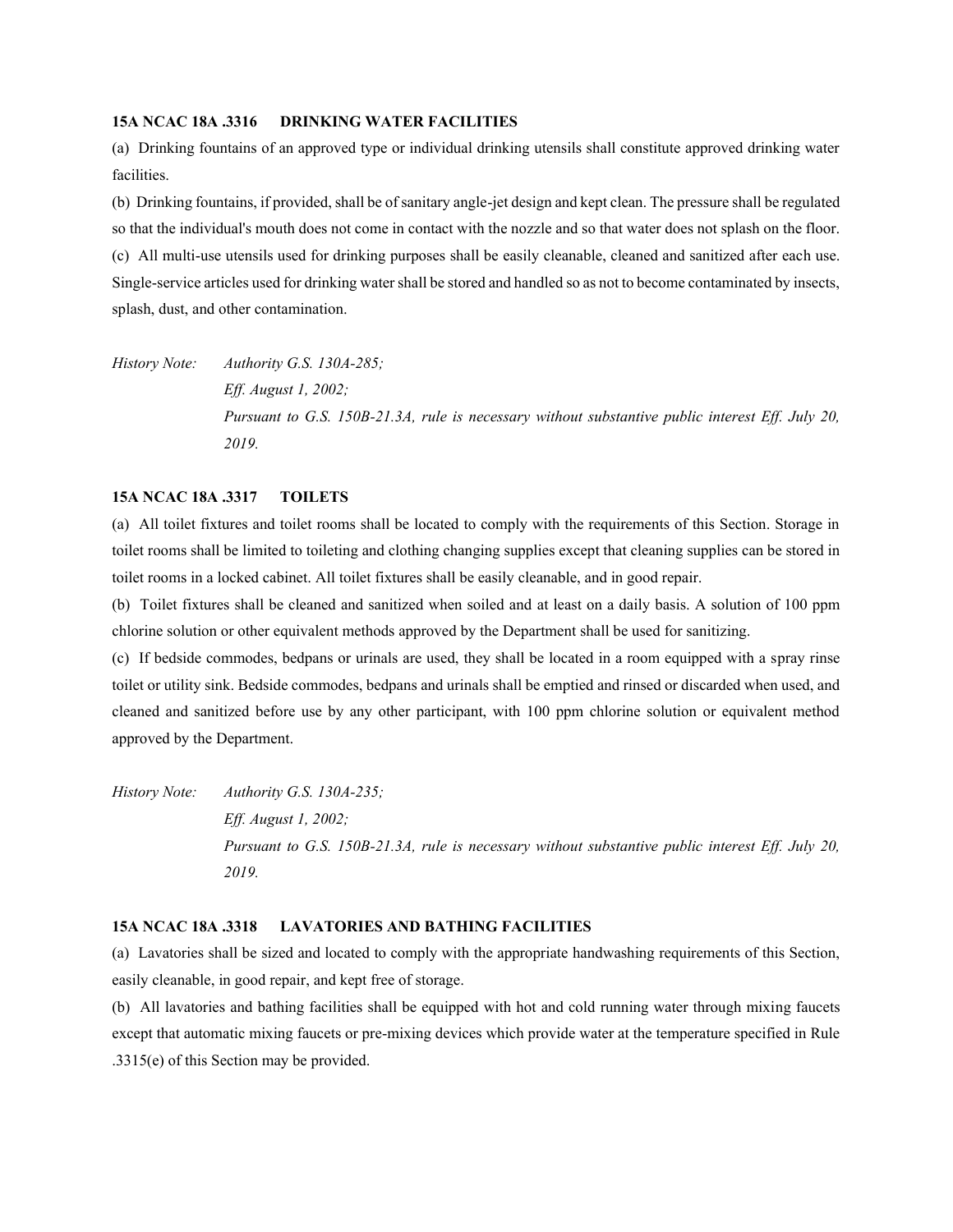(c) Lavatories shall be cleaned and sanitized as needed and at least on a daily basis. A solution of 100 ppm chlorine or other approved methods shall be used for sanitizing.

(d) Soap and disposable towels or heated air hand drying device shall be provided at every handwash lavatory area.

(e) Handwash signs shall be posted at each employee handwashing lavatory.

(f) If bathing facilities or hydrotherapy equipment are provided, they shall be kept clean. Bathing equipment which has contact with participant's skin shall be cleaned with a detergent and an EPA listed Germicidal disinfectant between participant uses. Manufacturer's instructions shall be followed for cleaning equipment with pumps. A supply of cleaning and disinfectant agents shall be accessible to bathing areas. Chemical test kits shall be used to test the concentration of disinfectants mixed on site.

*History Note: Authority G.S. 130A-235; Eff. August 1, 2002; Pursuant to G.S. 150B-21.3A, rule is necessary without substantive public interest Eff. July 20, 2019.*

## **15A NCAC 18A .3319 CLOTHING AND CLOTHING CHANGING**

(a) Clothing changes shall be done in restrooms or other areas designated for that purpose.

(b) Clothing Changing surfaces shall be smooth, nonabsorbent, easily cleanable and shall be approved by the Department.

(c) Clothing Changing surfaces shall be kept free of storage and shall be cleaned with a mild solution of water and detergent and sanitized after each changing. A solution of 100 ppm chlorine or equivalent methods approved by the Department shall be used for sanitizing. A testing method or kit shall be available and used daily to measure sanitizer concentration and insure compliance with the minimum prescribed strength. These solutions shall be used from hand pump spray bottles which are labeled to identify the contents.

(d) Each clothing changing area shall include a handwash lavatory.

(e) The use of disposable gloves by caregivers during the clothing changing process is required if the worker has cuts or sores on hands or chapped hands. Gloves shall be discarded after use.

(f) Caregivers may dispose of feces in the toilet, and soiled clothing shall be placed in a tightly closed plastic bag or other equivalent container approved by the Department and sent daily to the participant's home or a laundry area to be laundered. Clothing shall not be rinsed except where a utility sink is provided for that purpose.

(g) Only pre-moistened towelettes or paper towels shall be used for cleaning participants during the changing process. Soiled paper or towelettes shall be discarded after use in a covered plastic-lined receptacle.

(h) Soiled disposable diapers shall be placed in a cleanable, plastic-lined, covered container and removed to an exterior garbage area at least daily.

(i) Whether or not disposable gloves are used, caregivers shall wash their hands after each individual clothing change in accordance with Rule .3328 of this Section.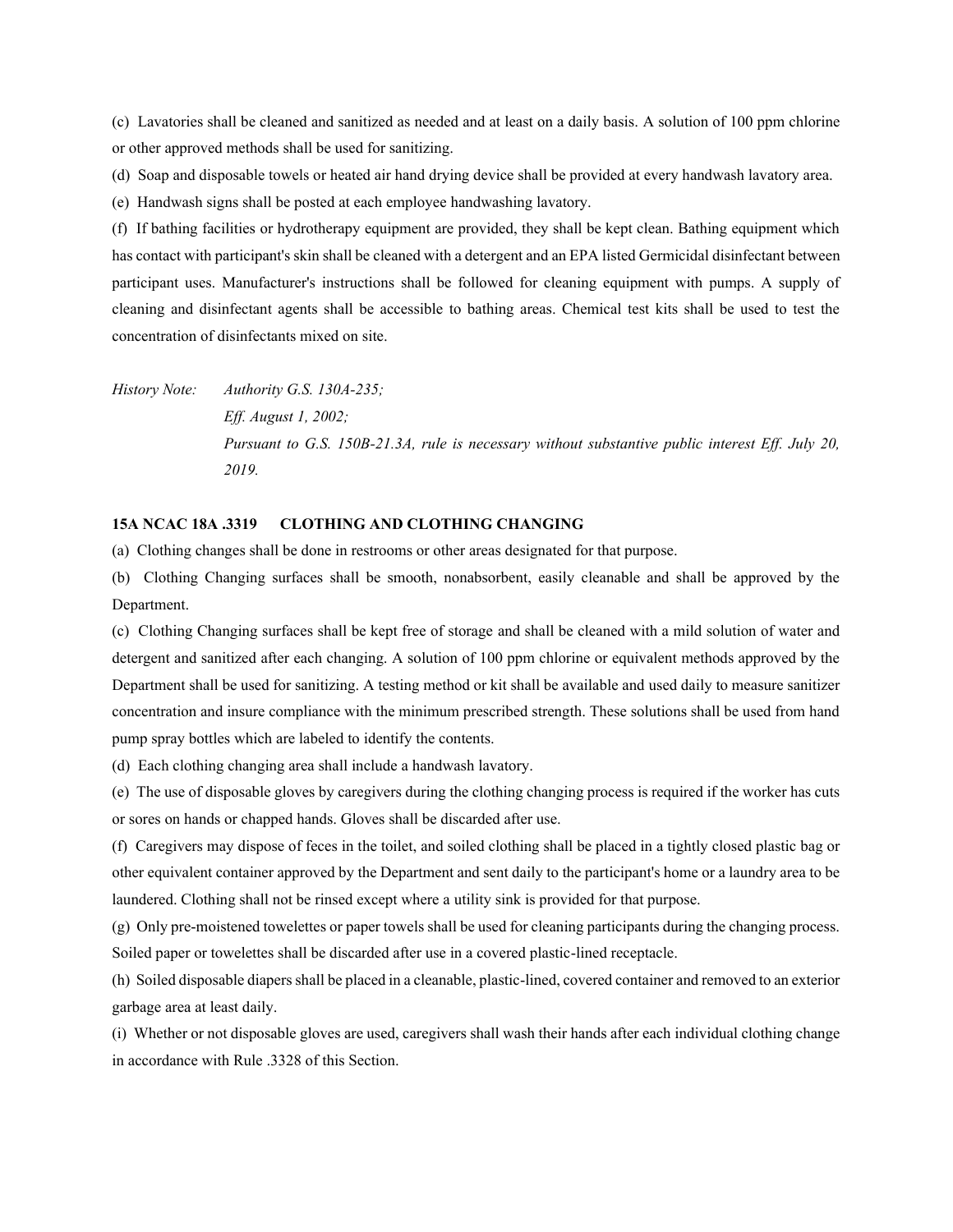(j) Participant's hands shall be washed in the lavatory after each individual clothing change in accordance with Rule .3328 of this Section.

*History Note: Authority G.S. 130A-235; Eff. August 1, 2002; Pursuant to G.S. 150B-21.3A, rule is necessary without substantive public interest Eff. July 20, 2019.*

#### **15A NCAC 18A .3320 STORAGE**

(a) Rooms or spaces shall be provided for the storage of equipment, furniture, clothes, beds, cots, mats, and supplies and shall be kept clean. Shelving or other storage, constructed in a manner to facilitate cleaning, shall be provided for orderly storage of supplies and equipment.

(b) All corrosive agents, insecticides, rodenticides, herbicides, bleaches, detergents, polishes, items containing petroleum products, any product which is under pressure in an aerosol dispensing can, and any substance which may be hazardous if ingested, inhaled, or handled shall be stored in a locked storage room or cabinet, locked with a combination lock or key except at psychosocial rehabilitation programs where participants need access to the chemicals. Keys shall be kept out of the reach of participants and shall not be stored in the lock.

(c) A properly mixed sanitizing solution and a mild detergent solution approved by the Department shall not be required to be stored in a locked storage room or locked cabinet. These solutions shall be clearly labeled.

(d) Medications not under the control of a participant shall be stored in a separate locked cabinet or other locked container. Medications which require refrigeration shall be stored in a locked box or locked container in a refrigerator. (e) Closets, lockers, or coat hooks shall be provided for storage of coats, hats, or similar items. Personal items such as toothbrushes, dentures or combs shall be stored in containers labeled with the participant's name.

*History Note: Authority G.S. 130A-235; Eff. August 1, 2002; Pursuant to G.S. 150B-21.3A, rule is necessary without substantive public interest Eff. July 20, 2019.*

#### **15A NCAC 18A .3321 BEDS AND LINENS**

(a) All beds, chairs, cots, and mats shall be clean, in good repair and stored to protect them from splash, drip and other contamination.

(b) Individual beds used for sleeping shall be covered with waterproof, washable material and shall be equipped with individual linen.

(c) All bed linen shall be kept clean and in good repair and shall be changed between participant uses.

(d) Blankets, throws or other covers shall be kept clean.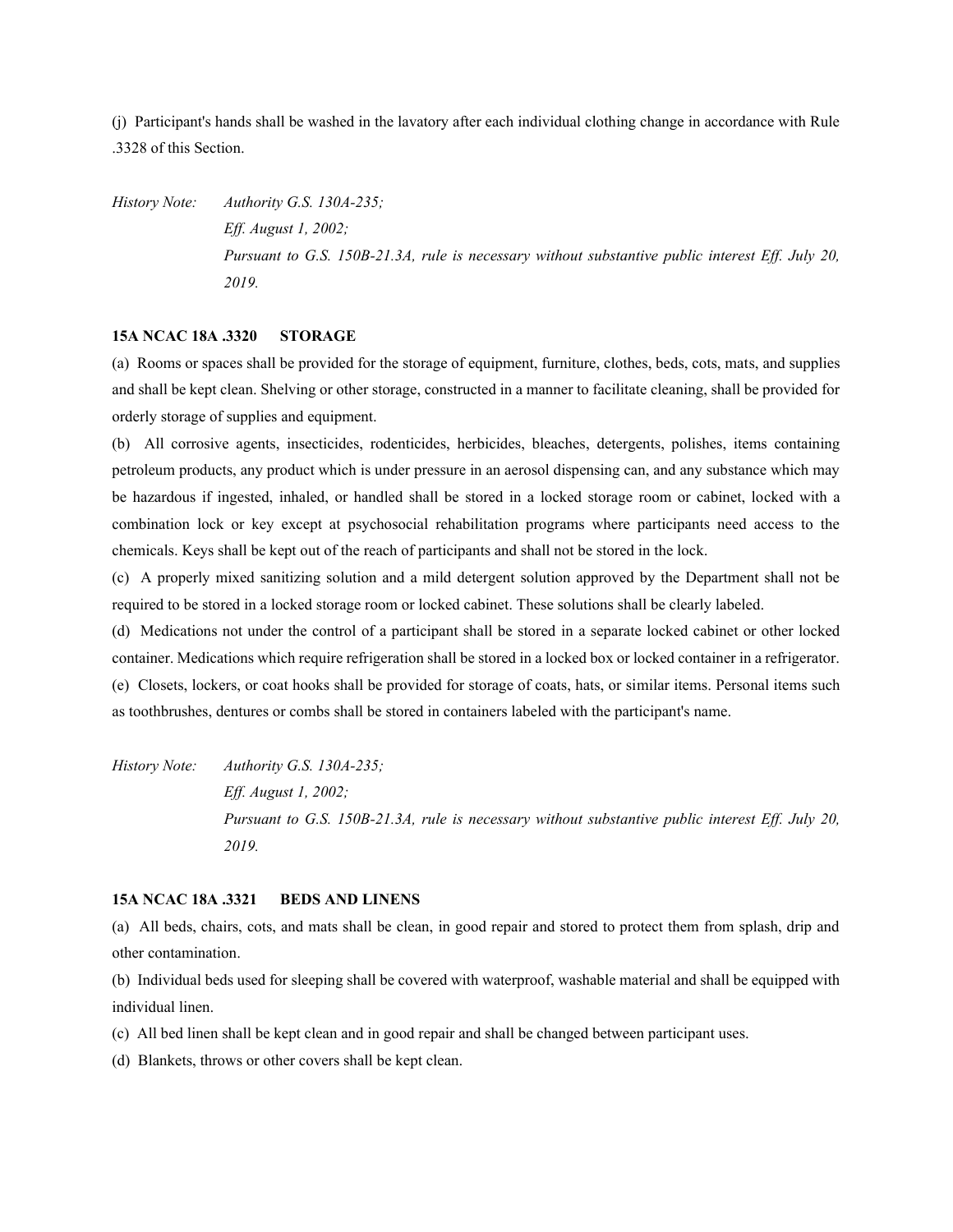(e) Linen shall be stored with the individual mat or cot until laundered or stored individually for each participant in a designated area if taken off the mats or cots. Linen shall be laundered a minimum of one time per week, or more often if soiled. Linen used for more than one participant shall be laundered between users. Linen used in clothing changing areas shall be changed and laundered when soiled or at least on a daily basis. Linens shall be large enough to cover the sleeping surface.

*History Note: Authority G.S. 130A-235; Eff. August 1, 2002; Pursuant to G.S. 150B-21.3A, rule is necessary without substantive public interest Eff. July 20, 2019.*

#### **15A NCAC 18A .3322 FURNITURE, EQUIPMENT AND ACTIVITY SUPPLIES**

Furniture, equipment and activity supplies provided by the adult day service facility shall be of easily cleanable construction, and shall be kept clean and in good repair.

*History Note: Authority G.S. 130A-285; Eff. August 1, 2002; Pursuant to G.S. 150B-21.3A, rule is necessary without substantive public interest Eff. July 20, 2019.*

#### **15A NCAC 18A .3323 PERSONNEL**

(a) Employees shall wear clean outer clothing and shall be clean as to their person and methods of foodhandling and participant care. Employees shall keep their fingernails clean and trimmed.

(b) Hair nets, caps, or similar hair restraints shall be worn by employees engaged in the preparation or service of food. Hair spray, barrettes, or visors are not considered an effective hair restraint.

(c) Tobacco use in any form is prohibited in the food preparation area. Smoking shall be prohibited in building areas occupied by non-smokers.

(d) Persons with a communicable disease or a communicable condition shall be excluded from situations in which transmission can be reasonably expected to occur, in accordance with Communicable Disease Control Measures under 15A NCAC 19A .0200. Any person with boils, sores, burns, infected wounds or other potentially draining lesions on the face, neck, hands, lower arms or other exposed skin shall bandage affected area to eliminate exposure to drainage. If exposure to drainage cannot be eliminated or proper handwashing cannot be maintained, then the employee shall be excluded from the adult day service facility while the condition exists.

(e) Volunteer personnel shall adhere to the same requirements in these Rules as employees.

*History Note: Authority G.S. 130A-235; Eff. August 1, 2002;*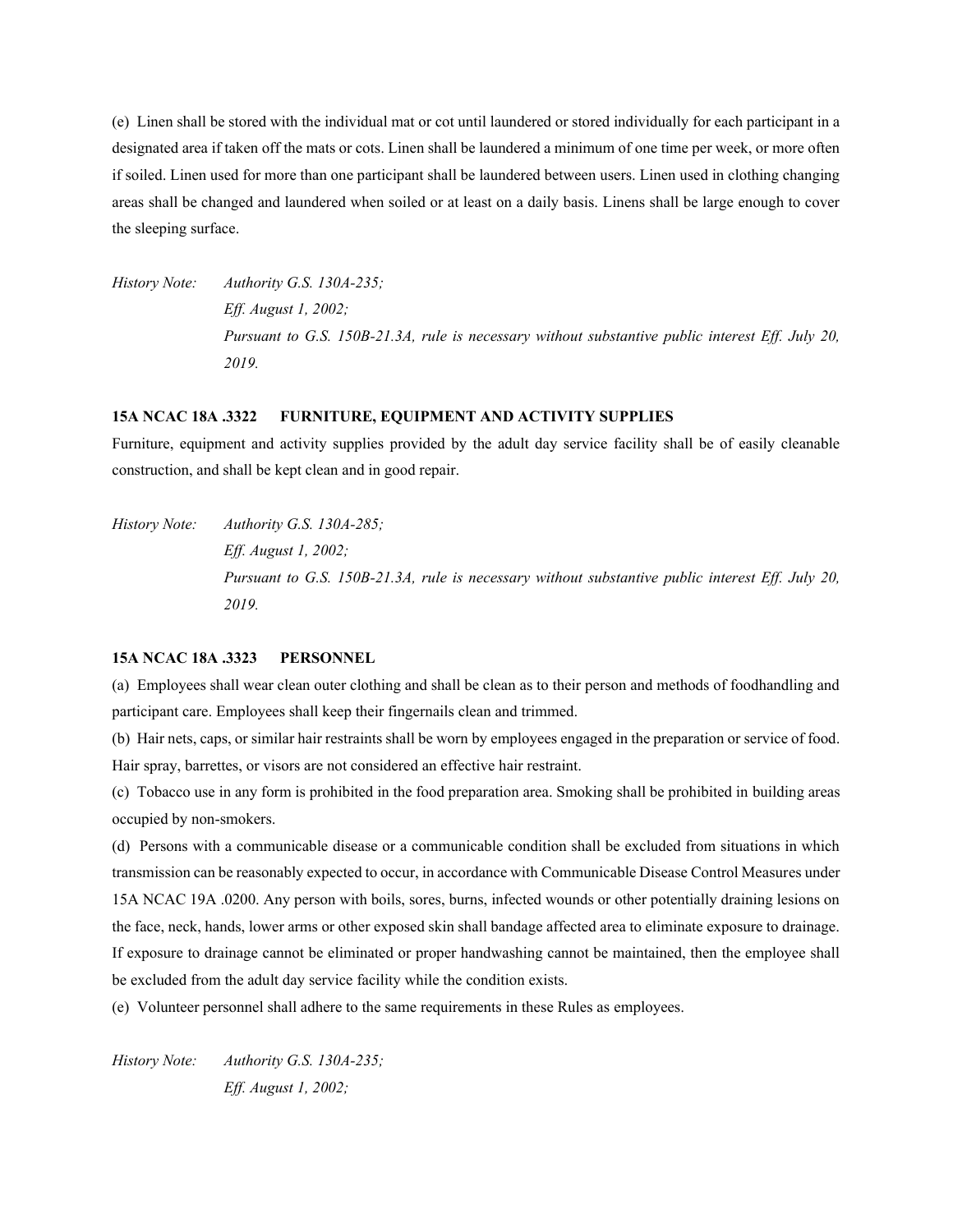*Pursuant to G.S. 150B-21.3A, rule is necessary without substantive public interest Eff. July 20, 2019.*

### **15A NCAC 18A .3324 FLOORS**

(a) Floors and floor coverings of all food preparation, food storage, utensil-washing areas, toilet rooms, maintenance rooms, utility rooms, and laundry areas shall be constructed of nonabsorbent, easily cleanable, durable material such as sealed concrete, terrazzo, ceramic tile, durable grades of linoleum or plastic, or tight wood impregnated with plastic. (b) Carpeting used as a floor covering shall be of closely woven construction, installed to prevent hazards or obstacles to cleaning, and easily cleanable. Carpeting is prohibited in food preparation areas, equipment and utensil-washing areas, food storage areas, laundry areas, and toilet rooms.

(c) All floors shall be kept clean and maintained in good repair. Carpeting shall be kept clean and dry.

*History Note: Authority G.S. 130A-235; Eff. August 1, 2002; Pursuant to G.S. 150B-21.3A, rule is necessary without substantive public interest Eff. July 20, 2019.*

## **15A NCAC 18A .3325 WALLS AND CEILINGS**

(a) The walls and ceilings, including doors and windows, of all rooms and areas shall be kept clean, in good repair, and free of microbial growth. All walls shall be non-absorbent and easily cleanable.

(b) Ceilings in rooms in which food is stored, handled or prepared, utensil-washing rooms, and toilet rooms shall be non-absorbent and easily cleanable. Acoustic ceiling material may be used where ventilation precludes the possibility of grease and moisture absorption.

*History Note: Authority G.S. 130A-235; Eff. August 1, 2002; Pursuant to G.S. 150B-21.3A, rule is necessary without substantive public interest Eff. July 20, 2019.*

## **15A NCAC 18A .3326 LIGHTING AND THERMAL ENVIRONMENT**

(a) All rooms and enclosed areas shall be well lighted by natural or artificial means. Lighting shall be capable of illumination to at least 50 foot-candles at food preparation work surfaces. At least 10 foot-candles of light, at 30 inches above the floor, shall be provided in all other areas, including storage rooms. Light fixtures in all areas shall be kept clean and in good repair. Completely shielded bulbs or shatterproof bulbs shall be used in food preparation, storage, and serving areas.

(b) All rooms used by participants shall be heated, cooled, and ventilated to maintain a temperature between 65°F (19°C) and 85°F (30°C). Ventilation may be in the form of operable windows which are screened or by means of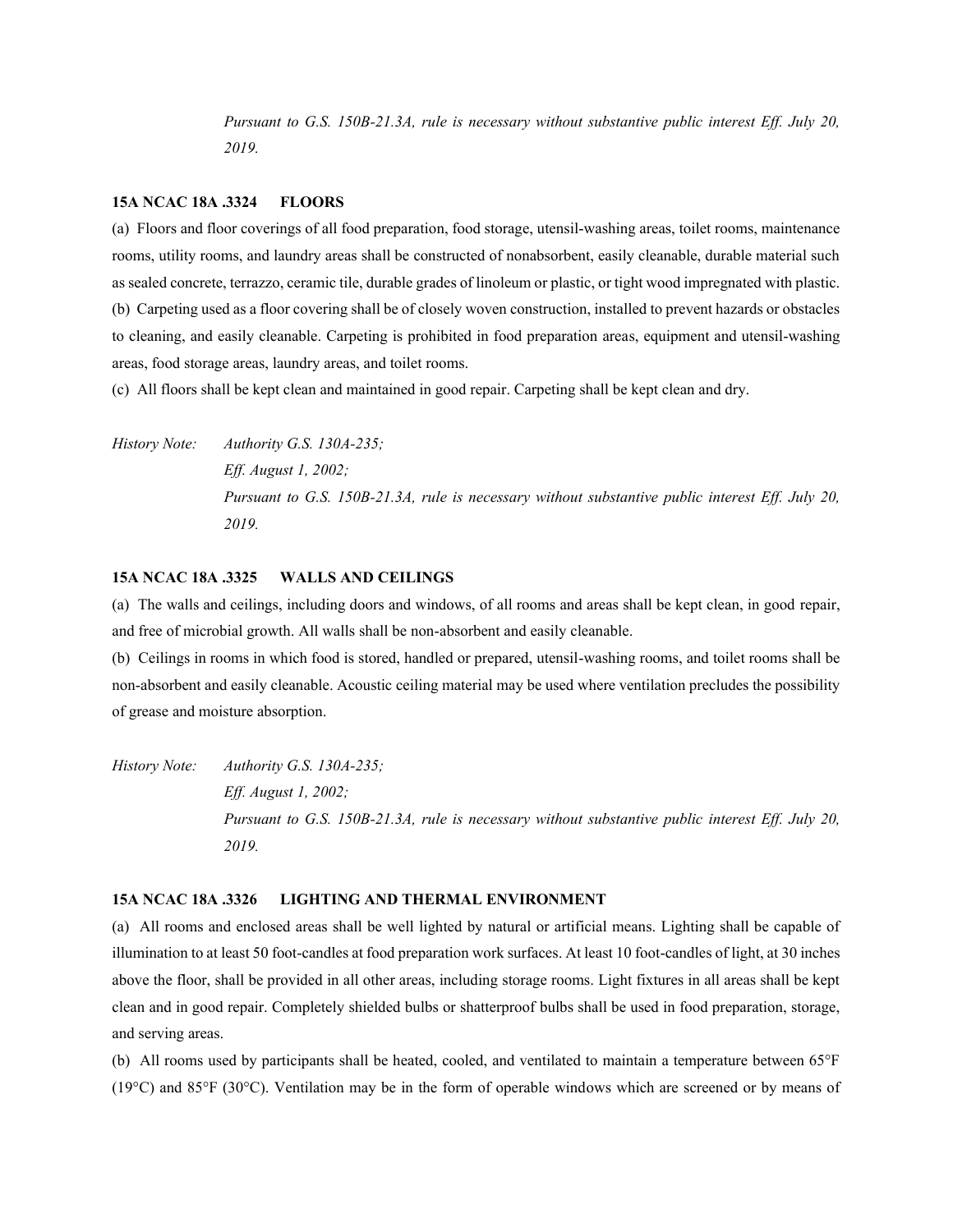mechanical ventilation to the outside. Windows and window treatments shall be kept clean and in good repair. All ventilation equipment, including heating and cooling vents, fans, and all special ventilation equipment which is required for kitchens and toilet rooms, shall be kept clean and in good repair.

*History Note: Authority G.S. 130A-285; Eff. August 1, 2002; Pursuant to G.S. 150B-21.3A, rule is necessary without substantive public interest Eff. July 20, 2019.*

## **15A NCAC 18A .3327 COMMUNICABLE DISEASES AND CONDITIONS**

(a) Any person who becomes ill at the adult day service facility and is suspected of having a communicable disease or communicable condition shall be separated from the other participants until leaving the facility.

(b) Each adult day service facility shall include a designated area for a person who becomes ill. When in use, such area shall be equipped with a bed, cot or mat and a vomitus receptacle. All materials shall be sanitized after each use. Linens and disposables shall be changed after each use.

(c) If the area is not a separate room, it shall be separated from space used by other participants by a partition, screen or other means approved by the Environmental Health Specialist to minimize exposure of other participants to a person who is ill. This designated area shall be proximate to a toilet and lavatory, and where health and sanitation measures can be carried out without interrupting activities of other participants and staff. Ill people shall not be allowed in areas where food is prepared or handled.

(d) Facilities providing adult day health services shall have a treatment room which is separate from areas used for storage and handling of food. The treatment room shall have a hand sink or have a doorway which connects it to a room containing a sink.

*History Note: Authority G.S. 130A-235; Eff. August 1, 2002; Pursuant to G.S. 150B-21.3A, rule is necessary without substantive public interest Eff. July 20, 2019.*

## **15A NCAC 18A .3328 HANDWASHING**

(a) Employees shall be instructed that handwashing is the single most important line of defense in preventing the transmission of disease-causing organisms. Employees shall wash hands upon reporting for work; before and after handling food; before feeding participants; before handling clean utensils or equipment; after toileting or handling of body fluids (e.g., saliva, nasal secretions, vomitus, feces, urine, blood, secretions from sores, pustulant discharge); after clothing changing; after handling soiled items such as garbage, mops, cloths, and clothing; and after removing disposable gloves.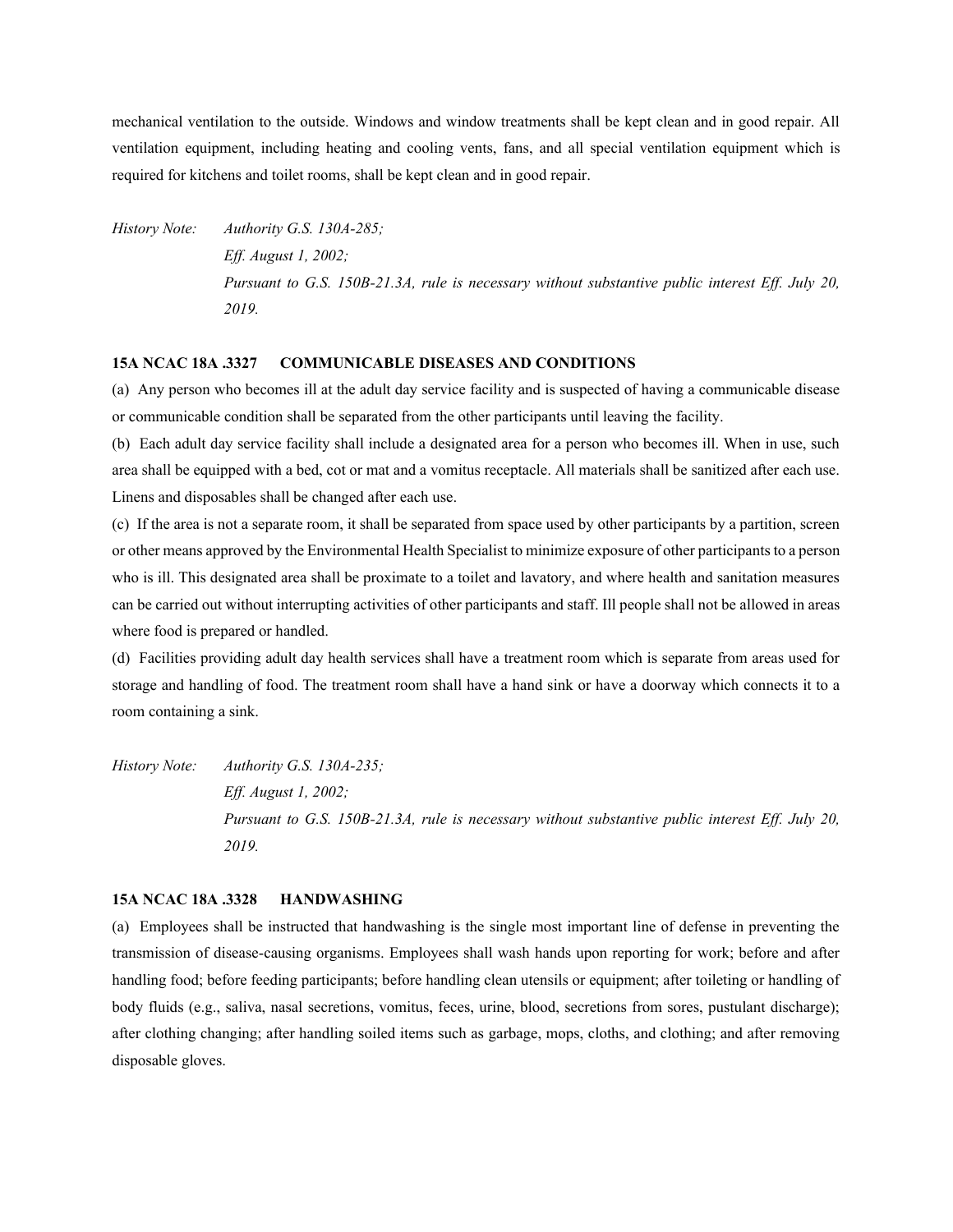(b) Participants shall wash hands upon arrival at the facility; after each clothing change or visit to the toilet; before eating meals or snacks; and after handling animals or animal cages.

(c) Proper handwashing procedures shall include:

- (1) Using soap and tempered running water;
- (2) Rubbing hands vigorously with soap and tempered water for 15 seconds;
- (3) Washing all surfaces of the hands, to include the backs of hands, palms, wrists, under fingernails, and between fingers;
- (4) Rinsing well for 10 seconds;
- (5) Drying hands with a paper towel or mechanical dryer; and
- (6) Turning off faucet with paper towel.

*History Note: Authority G.S. 130A-285; Eff. August 1, 2002; Pursuant to G.S. 150B-21.3A, rule is necessary without substantive public interest Eff. July 20, 2019.*

## **15A NCAC 18A .3329 WASTEWATER**

All wastewater shall be disposed of in a publicly-owned wastewater treatment system or by an approved properly operating on-site wastewater system.

*History Note: Authority G.S. 130A-235; Eff. August 1, 2002; Pursuant to G.S. 150B-21.3A, rule is necessary without substantive public interest Eff. July 20, 2019.*

## **15A NCAC 18A .3330 SOLID WASTES**

(a) Solid wastes containing food scraps or other putrescible materials shall, prior to disposal, be kept in durable, rust-resistant, nonabsorbent, water-tight, rodent-proof, and easily cleanable containers such as standard garbage cans which shall be covered with tight lids when filled or stored or not in continuous use. Refuse including scrap paper, cardboard boxes and similar items shall be stored in containers, rooms or designated areas approved by the Department.

(b) Facilities shall be provided for the washing and storage of all garbage cans and mops for adult day service facilities, except for facilities certified or licensed for fewer than 13 participants. Cleaning facilities shall include combination faucet, hot and cold running water, threaded nozzle, and curbed impervious pad sloped to drain into an approved sanitary sewage system.

(c) Where containerized systems are used for garbage storage, facilities shall be provided for the cleaning of such systems. A contract for off-site cleaning shall constitute compliance with this Section.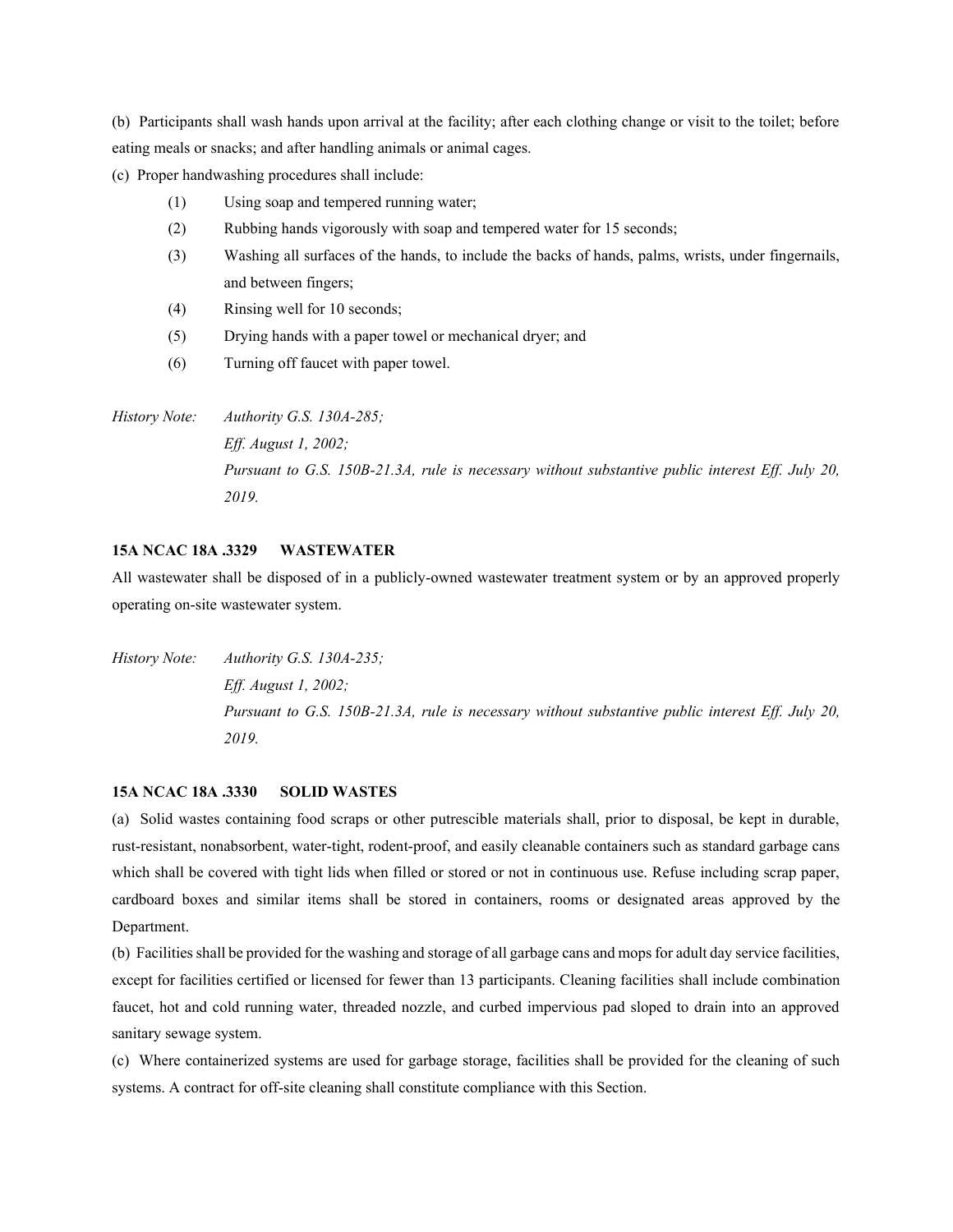(d) Solid wastes shall be disposed of so as to prevent insect breeding and public health nuisances.

*History Note: Authority G.S. 130A-235; Eff. August 1, 2002; Pursuant to G.S. 150B-21.3A, rule is necessary without substantive public interest Eff. July 20, 2019.*

## **15A NCAC 18A .3331 ANIMAL AND VERMIN CONTROL: PREMISES**

(a) Unrestrained animals, except those used in approved pet therapy programs and service animals accompanying persons with disabilities, shall not be allowed in the adult day service facility, including the outdoor area. Animals shall not be allowed in the food preparation areas. Animal cages, bedding, litter boxes and other pet-related items shall be kept clean.

(b) Effective measures shall be taken to keep insects, rodents, and other vermin out of the facility and to prevent their breeding or presence on the premises.

(c) All openings to the outer air shall be protected against the entrance of flying insects. For extermination of flying insects, only approved pyrethrin-based insecticides or a fly swatter shall be used in the food preparation areas. Products shall be used only in accordance with directions and cautions appearing on the manufacturers' labels. Insecticides shall not come in contact with raw or cooked food, utensils, or equipment used in food preparation and serving, or with any other food-contact surface.

(d) Only those pesticides which have been registered with the U.S. Environmental Protection Agency and the North Carolina Department of Agriculture and Consumer Services shall be used. Pesticides shall be used in accordance with the directions on the manufacturers' label and shall be stored in a locked storage room or cabinet separate from foods and medications.

*History Note: Authority G.S. 130A-235; Eff. August 1, 2002; Pursuant to G.S. 150B-21.3A, rule is necessary without substantive public interest Eff. July 20, 2019.*

# **15A NCAC 18A .3332 OUTDOOR AREAS**

(a) The premises, including the outdoor area, shall be kept clean, drained and free of litter and hazardous materials. Grass and other vegetation shall be maintained in a manner which does not encourage the harborage of vermin. (b) All debris, glass, dilapidated structures, and broken equipment shall be removed. The outdoor areas shall be free from unprotected wells, grease traps, cisterns, and utility equipment.

*History Note: Authority G.S. 130A-235; Eff. August 1, 2002;*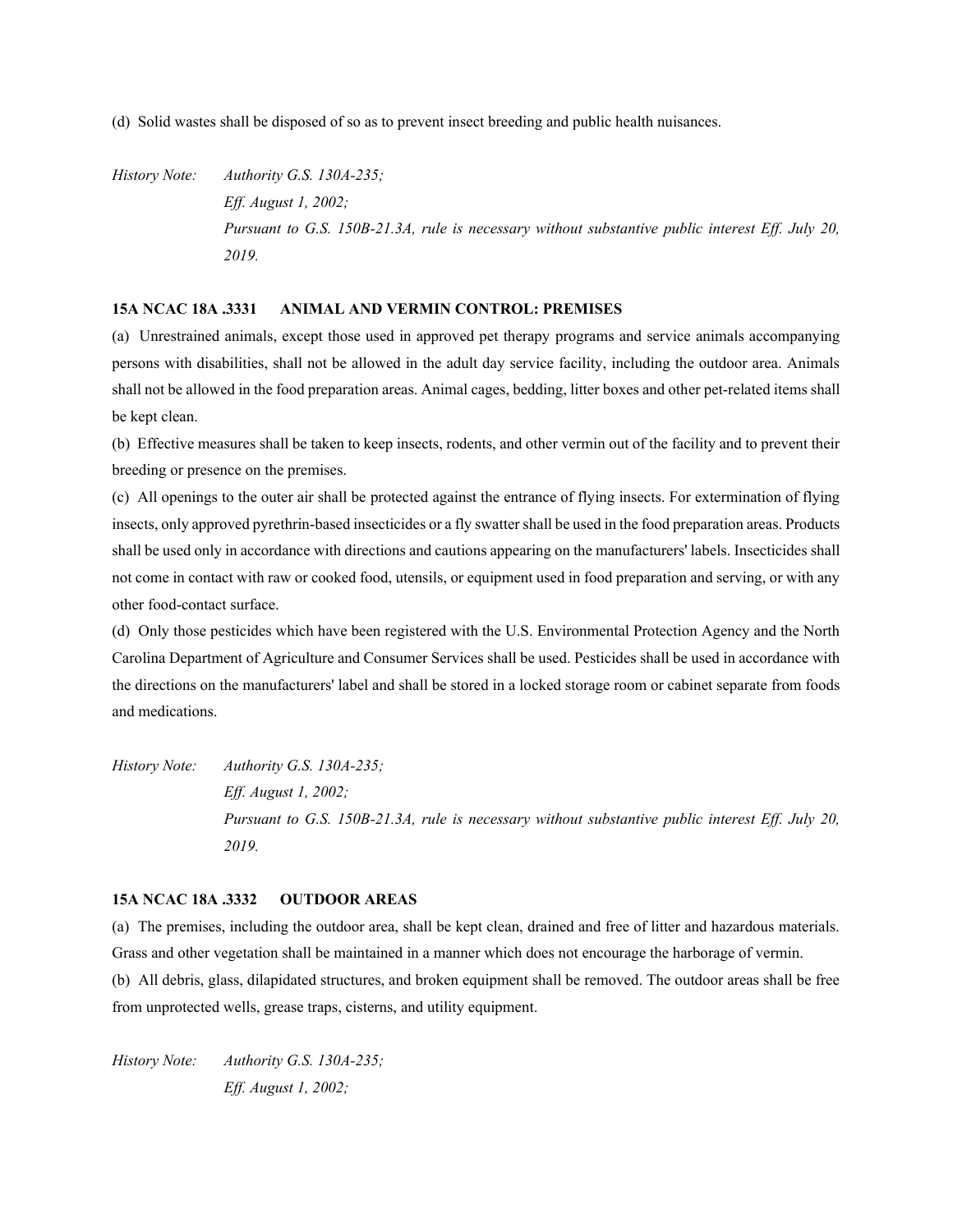*Pursuant to G.S. 150B-21.3A, rule is necessary without substantive public interest Eff. July 20, 2019.*

### **15A NCAC 18A .3333 SWIMMING AND WADING POOLS**

(a) Swimming pools, wading pools and spas shall be designed, constructed, operated and maintained in accordance with the Rules Governing Swimming Pools, 15A NCAC 18A .2500. Copies of these Rules may be obtained from DENR, Division of Environmental Health, Environmental Health Services Section, 1630 Mail Service Center, Raleigh, NC 27699-1630.

(b) Unfiltered and nondisinfected containments of water shall not be utilized for water recreation activities.

*History Note: Authority G.S. 130A-235; Eff. August 1, 2002; Pursuant to G.S. 150B-21.3A, rule is necessary without substantive public interest Eff. July 20, 2019.*

## **15A NCAC 18A .3334 COMPLIANCE**

(a) The Environmental Health Specialist shall indicate on the Sanitation Inspection of Adult Day Service Facility Form whether the adult day service facility is superior, approved, provisional, or disapproved based on compliance with the rules of this Section. The classification shall be posted in the facility in a conspicuous place designated by the Environmental Health Specialist.

(b) The degree of compliance is indicated by the total demerit-point score which is shown on the Sanitation Inspection of Adult Day Service Facility Form that the Environmental Health Specialist completes.

- (1) For the purpose of issuing a license or certificate to a new operator, a Sanitation Inspection of Adult Day Service Facility Form, shall be forwarded to the licensing or certifying agency only when the facility can be granted a superior classification;
- (2) An adult day service facility shall be classified as superior if the total demerit score is not more than 15 and no 6-demerit-point item is violated;
- (3) An adult day service facility shall be classified as approved if the total demerit score is more than 15 and not more than 30, and no 6-demerit-point item is violated;
- (4) An adult day service facility shall be classified as provisional if any 6-demerit-point item is violated, or if the total demerit-point score is more than 30 but not more than 45. This provisional period shall not exceed seven days unless construction or renovation is necessary to correct any violation, in which case the Environmental Health Specialist may allow a longer provisional period;
- (5) An adult day service facility shall be classified as disapproved if the demerit score is 46 or more, or if conditions which resulted in a provisional classification have not been corrected in the time period specified by the Environmental Health Specialist;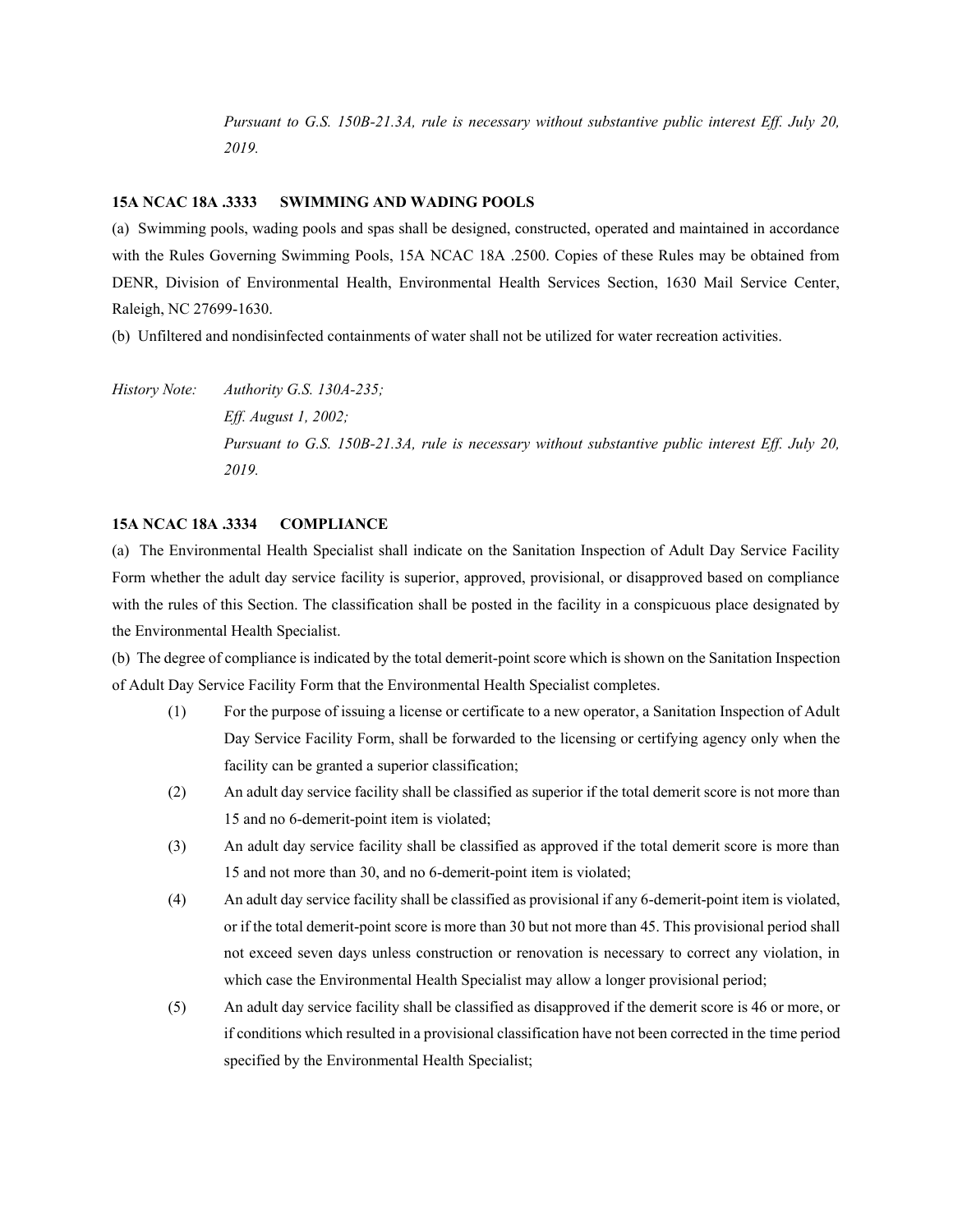- (6) If the provisional status period exceeds seven days, or the adult day service facility is disapproved, the licensing or certifying agency shall be notified immediately by forwarding a copy of the inspection report to the Licensing or certifying agency. The Environmental Health Specialist shall notify the licensing or certifying agency in accordance with Rule .3303 of this Section;
- (7) The classification card shall not be removed except by or upon the instruction of the Environmental Health Specialist for the purpose of changing classification cards or establishing another conspicuous location.

(c) The Sanitation Inspection of Adult Day Service Facility Form shall be used to document demerits assessed for violation of the rules of this Section as follows:

- (1) Violation of Rules .3304(a),(b),(c), or (f), or Rule .3303(g)(3) of this Section related to food from approved sources, free of spoilage and adulteration shall be assessed 6 demerits.
- (2) Violation of Rules .3304(e),(f); .3305(a); .3306(g)(2);(h)(2), or .3307(d),(f) of this Section related to potentially hazardous food temperatures shall be assessed 5 demerits.
- (3) Violation of Rules .3304(d),(g),(e); .3306(b); .3307(a),(b),(c),(d),(e),(f),(h), or .3308(a) of this Section regarding food properly handled, packaged and identified shall be assessed four demerits.
- (4) Violation of Rules .3304(e), or .3308(d) of this Section related to not re-serving food shall be assessed four demerits.
- (5) Violation of Rules .3305(a); .3306(c),(d),(e),(f); or .3308(b),(e),(f) of this Section regarding protection of and access to food shall be assessed five demerits.
- (6) Violation of Rules .3306(g)(1),(h)(1); .3307(g), or .3310(a)(2) of this Section regarding refrigerators and hot holding units with thermometers and product thermometers shall be assessed three demerits.
- (7) Violation of Rules .3306; .3307(f); .3310(a),(b); .3312(a),(b),(c),(g), or .3313 of this Section related to food service equipment and utensils meeting specifications for refrigeration, sinks, and dishwashing equipment according to type of service shall be assessed 6 demerits.
- (8) Violation of Rules .3310(a), or (b)(4) of this Section regarding requirements for food service handwash lavatories shall be assessed five demerits.
- (9) Violation of Rules .3309(a) or (b) of this Section regarding other food service equipment and utensils materials of construction and repair shall be assessed four demerits.
- (10) Violation of Rules .3304(e); .3306(a), or (b); .3311(a), or (b); .3312(d),(e),(f), or (i); .3313(c), or (f), or .3316(c) of this Section regarding washing, rinsing and sanitizing food-contact surfaces, equipment and utensils shall be assessed six demerits.
- (11) Violation of Rule .3309(a)(8) of this Section regarding reuse of single-service articles shall be assessed six demerits.
- (12) Violation of Rule .3309(a)(7) of this Section regarding reuse of single-use articles shall be assessed two demerits.
- (13) Violation of Rules .3309(b)(5), or (b)(6), or .3311(c) of this Section regarding cleaning of non-food contact surfaces shall be assessed four demerits.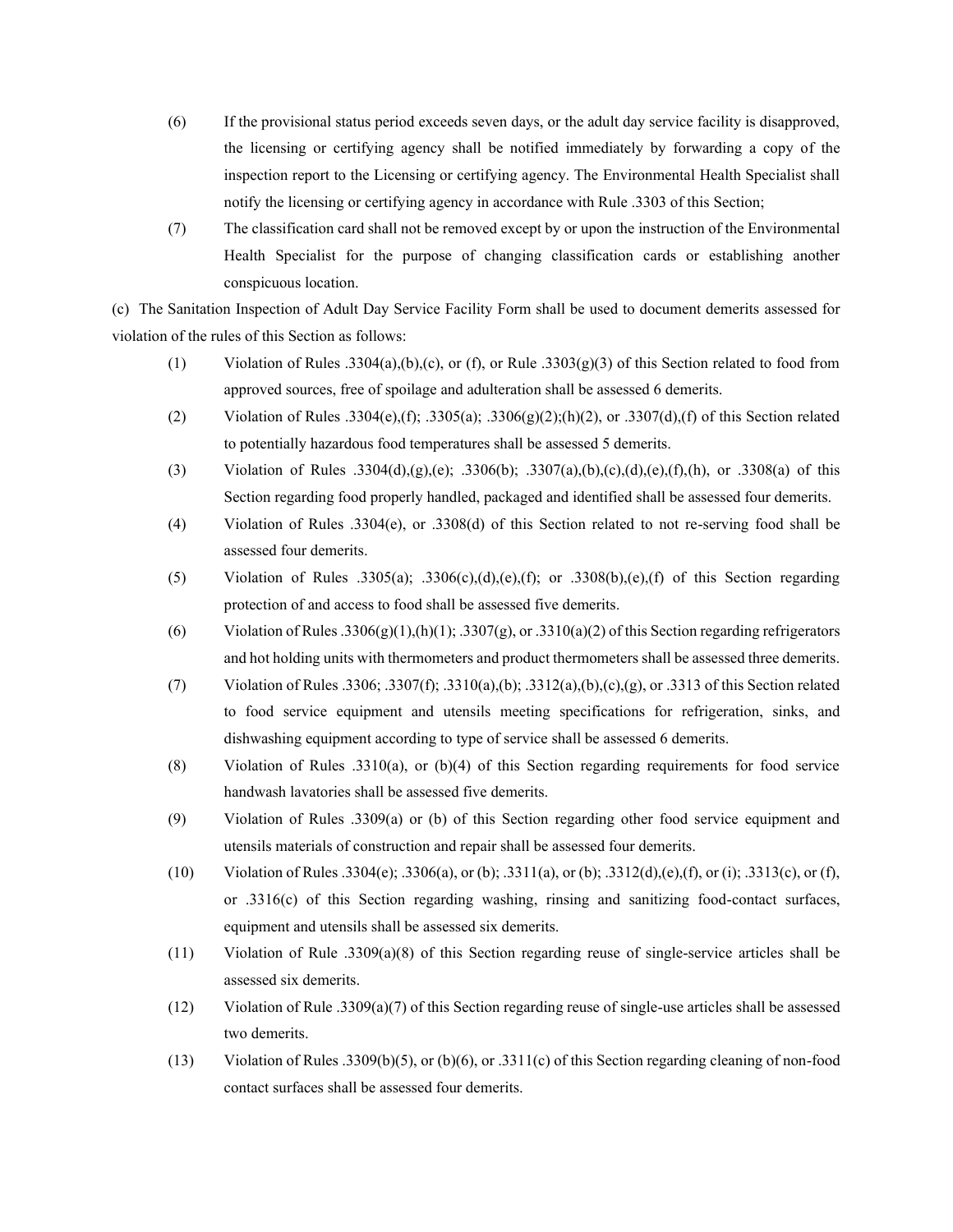- (14) Violation of Rules .3314, or .3316(c) of this Section regarding protection of equipment and utensils from contamination shall be assessed four demerits.
- (15) Violation of Rules .3312(f), or (h), or .3313(d) of this Section regarding provision of sanitizing solution and testing equipment used to test sanitizer strength shall be assessed three demerits.
- (16) Violation of Rules .3315(a), or (b) of this Section regarding approval of water supplies shall be assessed six demerits.
- (17) Violation of Rules .3315(d), or (e) of this Section regarding supply and maintenance of hot water shall be assessed six demerits.
- (18) Violation of Rule .3315(c) of this Section regarding cross connections and backflow prevention devices shall be assessed four demerits.
- (19) Violation of Rule .3316 of this Section regarding drinking fountains and drinking utensils shall be assessed four demerits.
- (20) Violation of Rules .3310(a)(3), or (b)(2)(C)(4); .3317(a); .3318(a); or .3319(d) of this Section regarding provision and location of toilets and lavatories shall be assessed five demerits.
- (21) Violation of Rules .3317(b) or .3318(c) of this Section regarding location, sizing, cleaning and sanitizing toilet, lavatory, clothing changing and bathing facilities and availability of cleaning and sanitizing supplies shall be assessed four demerits.
- (22) Violation of Rule .3317(c) of this Section regarding location, cleaning and disinfection of potty chairs, bedpans and urinals shall be assessed four demerits.
- (23) Violation of Rule .3318(d) of this Section regarding lavatories being free of storage and provided with soap and disposable towels or heated-air hand drying devices shall be assessed four demerits.
- (24) Violations of Rules .3319(a),(b), or (d) of this Section regarding clothing changing facilities shall be assessed four demerits.
- (25) Violation of Rules .3318(f) or .3319(c) of this Section regarding cleaning and sanitizing clothing changing facilities and provision of cleaning and sanitizing solutions shall be assessed four demerits.
- (26) Violation of Rules .3319(e),(f),(g),(h),(i), or (j) of this Section regarding clothing changing methods shall be assessed five demerits.
- (27) Violation of Rules .3319(c) or .3320(c) of this Section regarding labeling sanitizers and providing test kits for sanitizers shall be assessed three demerits.
- (28) Violation of Rule .3319(c) of this Section regarding clothing changing surfaces being clean and free of storage shall be assessed two demerits.
- (29) Violation of Rule .3318(e) of this Section regarding posting of handwashing signs shall be assessed two demerits.
- (30) Violation of Rule .3317(a) of this Section regarding storage of medications and other hazardous products shall be assessed six demerits.
- (31) Violation of Rule .3320 of this Section regarding provision and cleaning of storage facilities shall be assessed three demerits.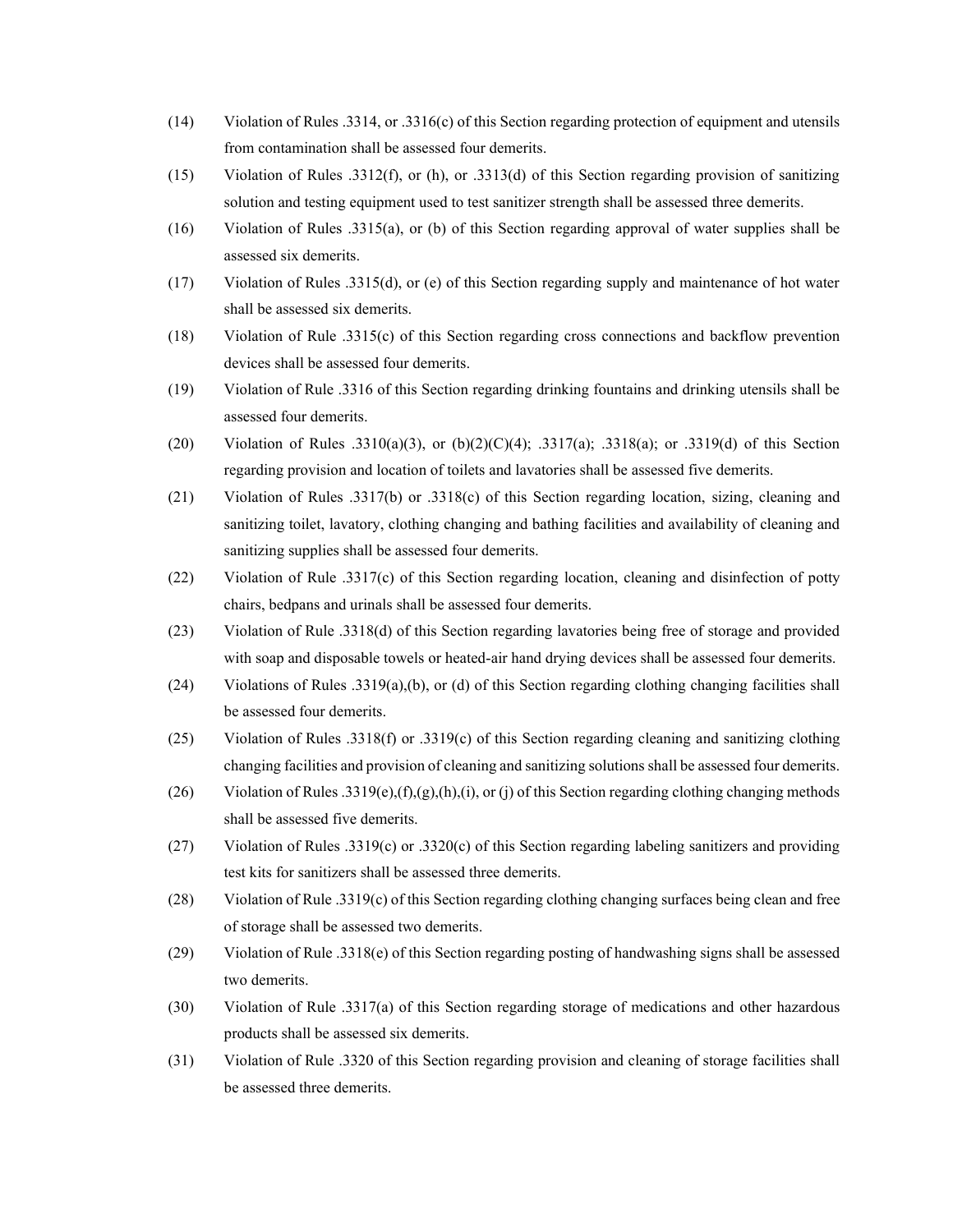- (32) Violation of Rule .3321(a) of this Section regarding cleaning, repair and storage of beds, chairs, cots and mats shall be assessed five demerits.
- (33) Violation of Rule .3321(b) of this Section regarding provision of mattress covers and linen shall be assessed five demerits.
- (34) Violation of Rules .3321(c),(d), or (e) of this Section regarding cleaning, repair, handling and storage of linen, blankets, throws and covers shall be assessed four demerits.
- (35) Violation of Rule .3322 of this Section regarding furniture, equipment and activity supplies shall be assessed four demerits.
- (36) Violation of Rules .3323(a) or (b) of this Section regarding hygienic practices, clean clothing and hair restraints for personnel shall be assessed three demerits.
- (37) Violation of Rule .3323(c) of this Section regarding tobacco use shall be assessed five demerits.
- (38) Violation of Rule .3323(d) of this Section regarding exclusion of persons with communicable diseases or conditions shall be assessed six demerits.
- (39) Violations of Rule .3323(d) of this Section regarding bandaging wounds or lesions shall be assessed six demerits.
- (40) Violation of Rules .3324 or .3325 of this Section regarding floors, walls and ceilings shall be assessed four demerits.
- (41) Violation of Rule .3326 of this Section regarding maintenance of lighting and thermal environment shall be assessed four demerits.
- (42) Violation of Rule .3326 of this Section regarding cleaning and repair of lighting, heating, ventilation and cooling equipment shall be assessed two demerits.
- (43) Violation of Rule .3327 of this Section related to providing a designated area for sick participants shall be assessed five demerits.
- (44) Violation of Rule .3327 of this Section related to treatment rooms for adult day health facilities shall be assessed five demerits.
- (45) Violation of Rules .3308(c); .3319(i), or (j); or .3328 of this Section related to handwashing shall be assessed five demerits.
- (46) Violation of Rule .3329 of this Section regarding wastewater disposal shall be assessed six demerits.
- (47) Violation of Rule .3330 of this Section regarding solid waste handling, storage and disposal shall be assessed two demerits.
- (48) Violation of Rule .3330(c) of this Section regarding facilities for cleaning solid waste containers shall be assessed two demerits.
- (49) Violation of Rules .3331(c), or (d) of this Section regarding use of pesticides shall be assessed six demerits.
- (50) Violation of Rule .3331(b), or (c) of this Section regarding control of rodents, insects and other vermin shall be assessed four demerits.